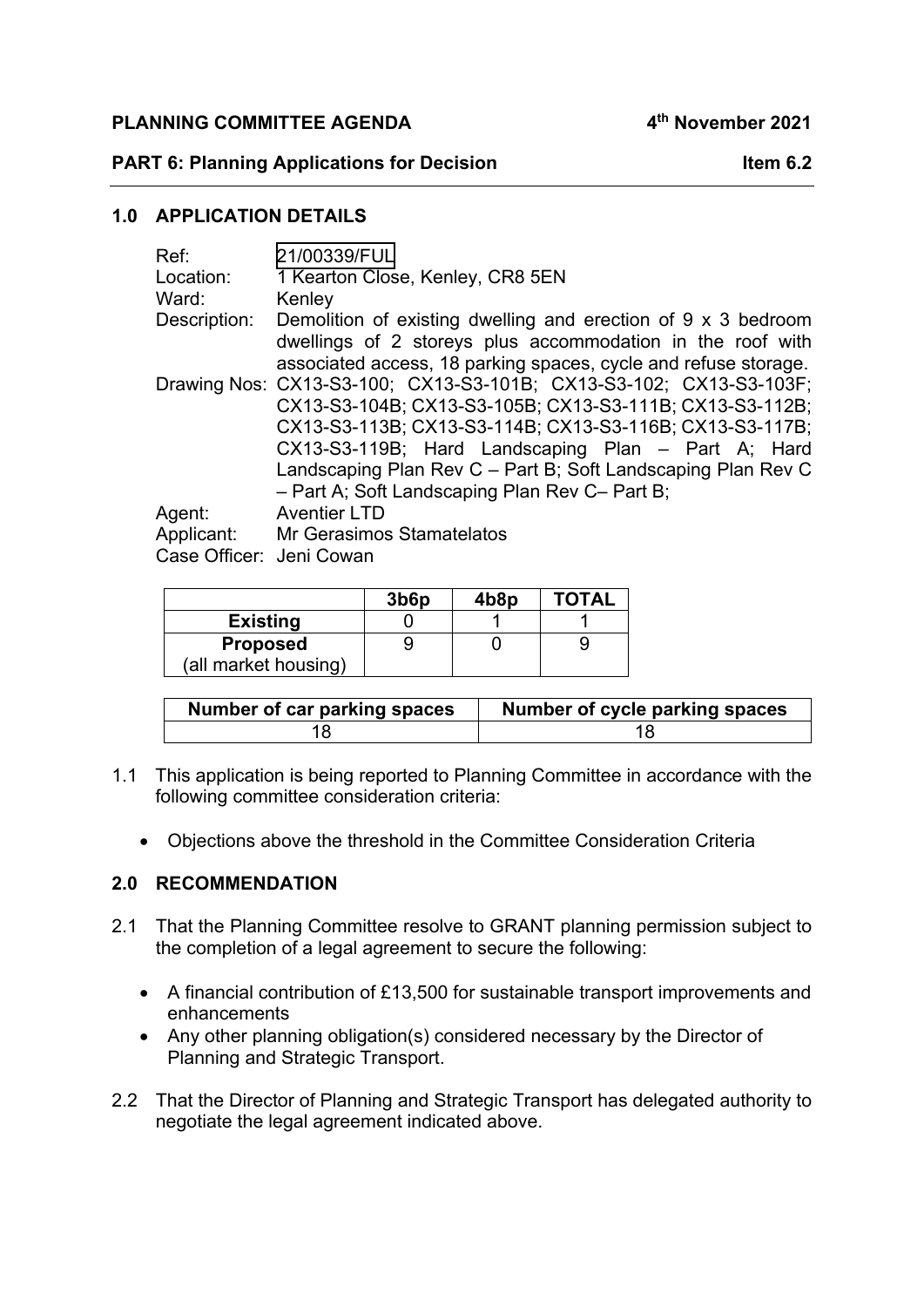2.3 That the Director of Planning and Strategic Transport has delegated authority to issue the planning permission and impose conditions and informatives to secure the following matters:

# **Conditions**

- 1. Commencement time limit of 3 years
- 2. Development to be carried out in accordance with the approved drawings and reports

Pre-commencement conditions

- 3. Submission of sustainable urban drainage scheme (SUDS) details
- 4. Biodiversity enhancement strategy
- 5. Construction environmental management plan for biodiversity
- 6. Construction Logistics Plan
- 7. Conditions survey of public highway

# Pre-Occupation Conditions

- 8. External materials and samples
- 9. Submission of cycle store details; floor plans, elevations, materials, and provision of visitor cycle parking
- 10. Wildlife lighting design scheme
- 11. Submission of details of EVCPs
- 12. Submission of details of semi-mature planting on both side boundaries

# Compliance Conditions

- 13. Implementation of car parking as shown on plans with no boundary treatments above 0.6m in the sightlines
- 14. Development in accordance with accessible homes requirements; one unit to be  $M4(3)$  and other  $M4(2)$
- 15. Blue Badge parking bay
- 16. Refuse and recycling details as shown on plan CX13-S3-116B
- 17. In accordance with Tree Protection Plan and Arboricultural Impact Assessment
- 18. In accordance with hard and soft landscaping plan, plus 5 year maintenance plan
- 19. Compliance with energy and water efficiency requirements
- 20. Action required in accordance with ecological appraisal recommendations
- 21. Compliance with Fire Strategy Statement
- 22. Any other planning condition(s) considered necessary by the Director of Planning and Strategic Transport

#### INFORMATIVES

- 1. Granted subject to a Section 106 Agreement
- 2. Community Infrastructure Levy
- 3. Code of practice for Construction Sites
- 4. Highways informative in relation to s278 and s38 works required
- 5. Compliance with Building/Fire Regulations
- 6. Construction Logistics Informative
- 7. Any other informative(s) considered necessary by the Director of Planning and Strategic Transport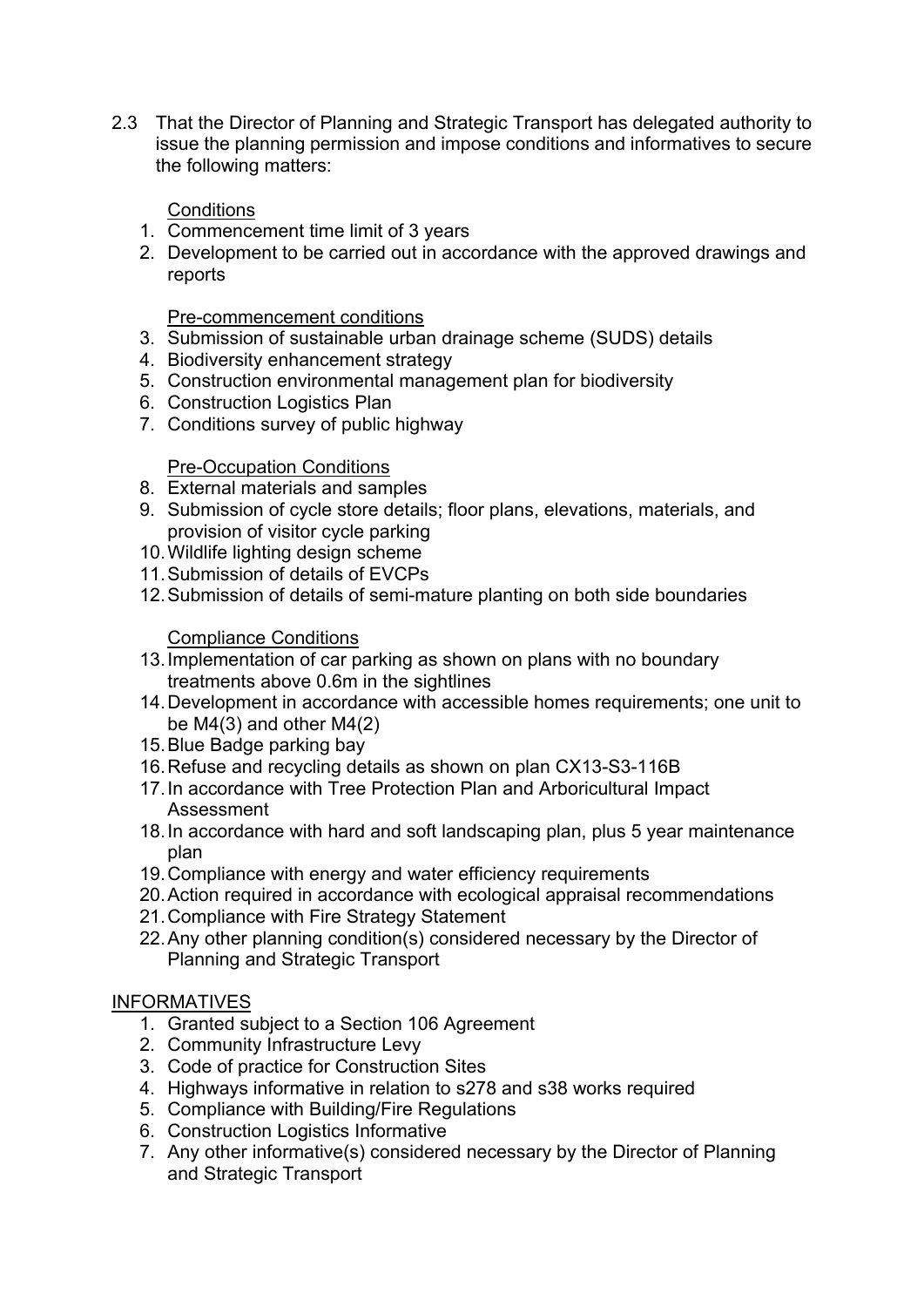- 2.4 That the Planning Committee confirms that adequate provision has been made, by the imposition of conditions, for the preservation or planting of trees as required by Section 197 of the Town and Country Planning Act 1990
- 2.5 That, if within 6 months of the planning committee meeting date, the legal agreement has not been completed, the Director of Planning and Strategic Transport has delegated authority to refuse planning permission.

# **3.0 PROPOSAL AND LOCATION DETAILS**

#### **Proposal**

3.1 The proposal seeks planning permission for the demolition of the existing detached dwelling and a comprehensive redevelopment of the site to form a mews style development. The proposed development would result in an intensification of residential accommodation on the site to provide 9 family sized dwellings, each provided with private amenity space. There are also 18 car parking spaces and 18 cycle parking spaces proposed, as well as communal refuse stores, and a revised site access. Landscaping and other alterations are proposed.

#### Amendments

- 3.2 Throughout the course of the application, amendments were submitted which were re-consulted on for a period of 14 days. These include the following changes to the scheme:
	- The front dwellinghouse has been reduced in height; and
	- The dwellings were moved back from the boundary shared with the properties on Uplands Road, due to concerns on the impact to trees.
- 3.3 Following these amendments, further amendments were requested which included the following changes:
	- The floor to ceiling heights were increased to be 2.5m, which subsequently raised the height of the buildings from 16.69m to 17.34m, a difference of 0.65m; and
	- The waste bins were relocated to the front of individual properties instead of being amalgamated in two bin stores outside of the curtilage of each dwelling.
- 3.4 These second set of amendments are considered to be minor and were therefore not re-consulted on. This does not prejudice neighbouring objectors.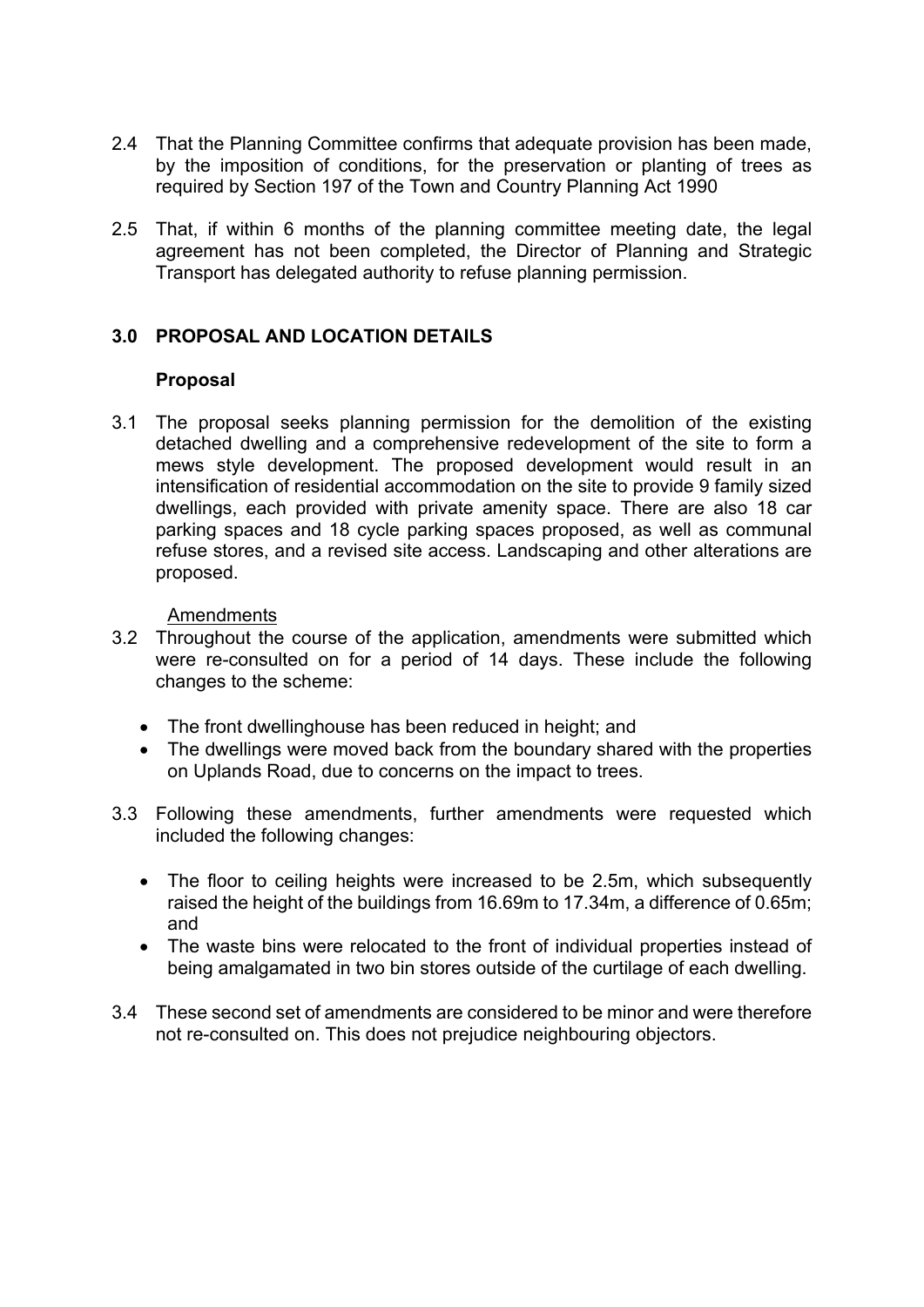

Figure 1: Proposed front view of detached dwelling fronting onto Kearton Close



Figure 2: Proposed view within the development site

# **Site and Surroundings**

- 3.5 The application site comprises a detached dwelling centrally positioned on a broadly rectangular shaped plot on the southern side of Kearton Close in the Kenley ward. The application dwelling is a bungalow with a hipped pitched roof. There are many trees which border the site, and are within close proximity of the existing dwelling house.
- 3.6 The surrounding area is suburban and residential in nature with varying types of buildings, predominantly detached and semi-detached dwellings. The surrounding area comprises residential properties which are similar in scale and massing.
- 3.7 Land levels fall towards the south of the site. The site is at very low risk of surface water flooding and is in flood zone 1. The application site has a PTAL of 0.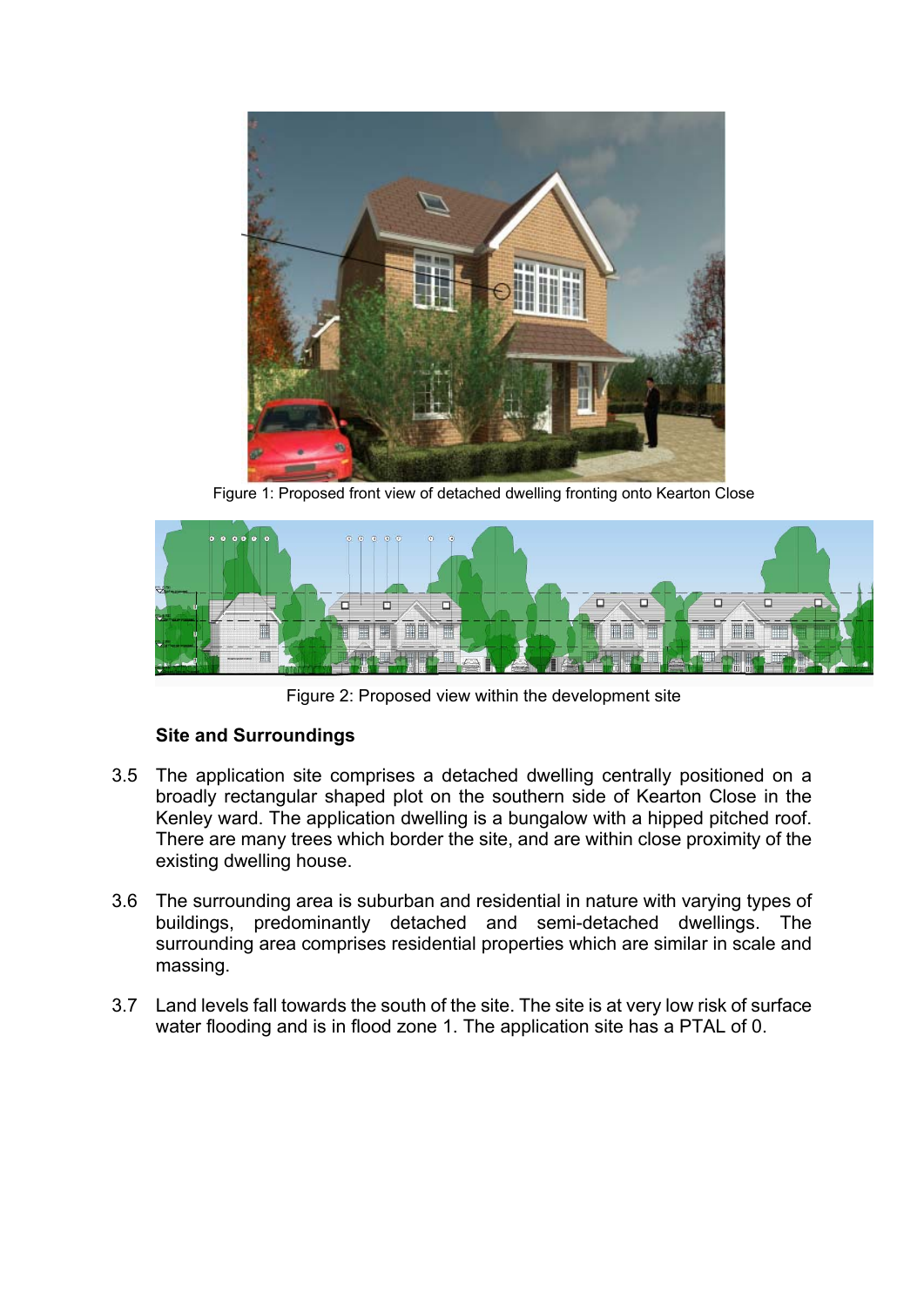

Figure 3: Existing site plan

# **Planning History**

3.8 The site history is set out below.

| <b>Reference</b> | <b>Description</b>                                                                                                                                                                                                                                                                                                                                                                                                             | <b>Decision</b> | <b>Date</b> |
|------------------|--------------------------------------------------------------------------------------------------------------------------------------------------------------------------------------------------------------------------------------------------------------------------------------------------------------------------------------------------------------------------------------------------------------------------------|-----------------|-------------|
| 20/05075/FUL     | Full planning application for the<br>demolition of a single-family dwelling<br>and erection of one 3 and 4 storey<br>block, containing 2 x 4 bedroom and 2<br>x 2 bedroom semi-detached Houses<br>and $2 \times 1$ -bedroom, $8 \times 2$ bedroom<br>and 5 x 3 bedroom Apartments in<br>total 19 Units with associated access,<br>23 parking spaces, cycle storage and<br>refuse store at 1 Kearton Close,<br>Kenley, CR8 5EN. | Withdrawn       | 25.01.2021  |
| 18/05877/FUL     | Full planning application for the<br>demolition of single-family dwelling<br>and erection of three storey building<br>for nine flats with associated access,<br>9 off-street parking spaces, cycle<br>storage and refuse store.                                                                                                                                                                                                | Withdrawn       | 05.04.2019  |
| 01/02731/P       | Erection of single storey side<br>extension; erection of pitched roof<br>over existing rear extension to include<br>three dormers in rear roof slope                                                                                                                                                                                                                                                                           | Granted         | 22.11.2001  |

3.9 Two pre-apps were submitted before the current application. The applications were submitted by the current agent as per this proposal.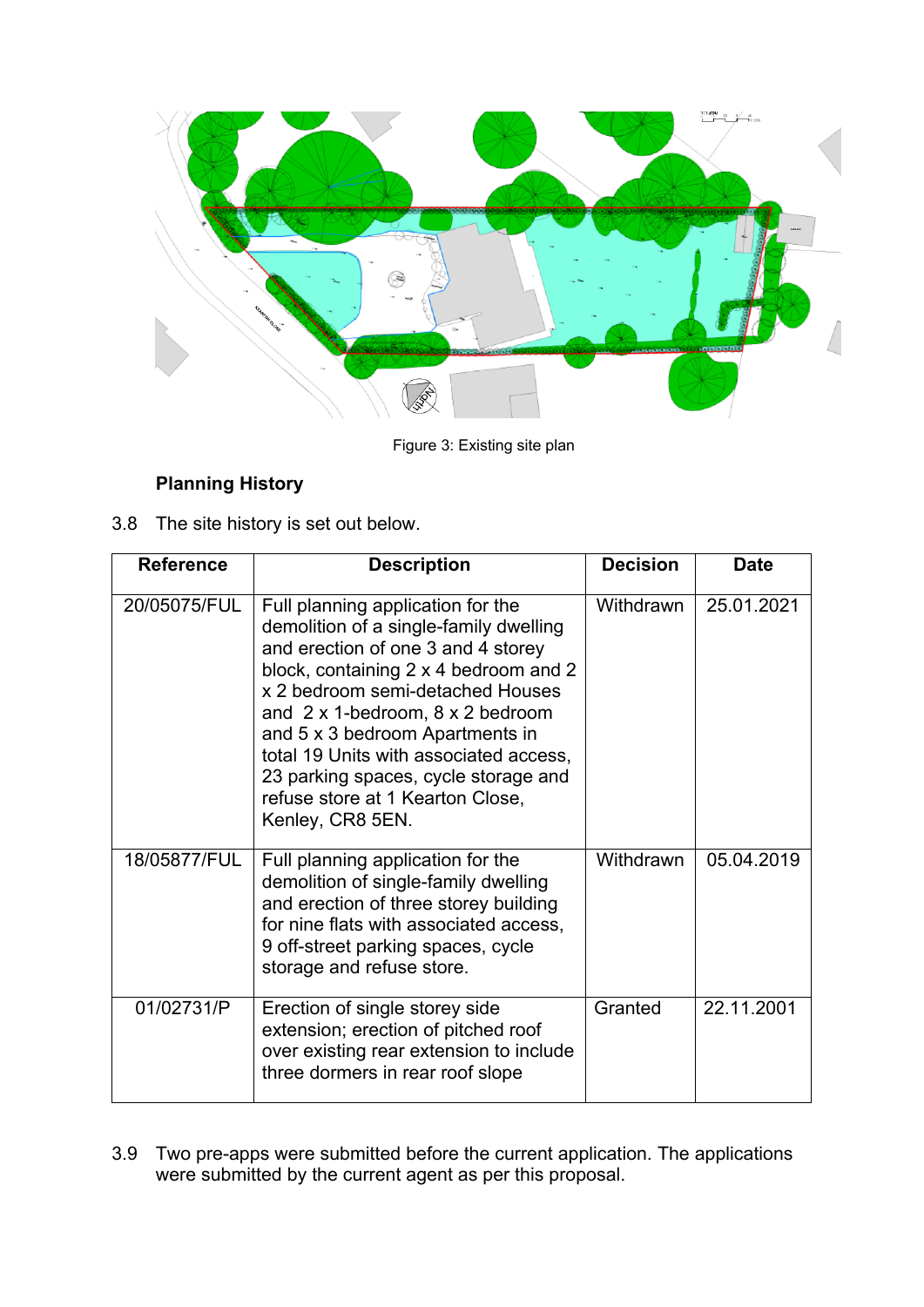| <b>Reference</b> | <b>Description</b>                                                                                                                                                                                                                                                                           |  |  |  |  |
|------------------|----------------------------------------------------------------------------------------------------------------------------------------------------------------------------------------------------------------------------------------------------------------------------------------------|--|--|--|--|
| 19/03860/PRE     | Proposed demolition of a single-family dwelling and erection of a<br>one 4 and 3-storey block containing 2x 4-bedroom, 4x 3-<br>bedroom, 4x 2-bedroom and 9x 1-bedroom apartments/houses<br>totalling 19 units with associated access, 26 parking spaces,<br>cycle storage and refuse store. |  |  |  |  |
| 18/03110/PRE     | Demolition of existing dwelling and replacing with single block of<br>apartments which is containing 9 apartments. The proposal is<br>associated with access, parking spaces for 9 cars, cycle storage<br>and refuse store.                                                                  |  |  |  |  |

# 3.10 There is history of relevance at the adjoining site, 2 Kearton Close, as follows:

| <b>Reference</b> | <b>Decision</b><br><b>Description</b>                                                                                                                     |                                            | Date       |  |
|------------------|-----------------------------------------------------------------------------------------------------------------------------------------------------------|--------------------------------------------|------------|--|
| 21/03707/FUL     | Proposed flatted development<br>within the rear of no. 2 Kearton<br>Close to comprise of three units<br>including landscaping, cycle and<br>refuse store. | Under<br>consideration                     |            |  |
| 21/01326/FUL     | Proposed flatted development<br>within the rear of no. 2 Kearton<br>Close to comprise of four units<br>including landscaping, cycle and<br>refuse store.  | Refused                                    | 26.05.2021 |  |
| 20/02159/PIP     | Residential development of 2 - 4<br>units                                                                                                                 | Approved for<br>Permission<br>in Principle | 27.07.2020 |  |

# **4.0 SUMMARY OF KEY REASONS FOR RECOMMENDATION**

- The principle of the intensified residential development is acceptable;
- There is an acceptable mix of unit sizes;
- The quality of accommodation is acceptable;
- The design and appearance of the development is an acceptable quality, and it is not considered that it would harm the character of the surrounding area;
- The proposed landscaping scheme will result in an enhancement to the street scene;
- The proposal would not create undue harm to the amenity of nearby residential properties and their occupiers;
- The level of parking and impact upon highway safety and efficiency would be acceptable;
- No harm to the existing trees on the site.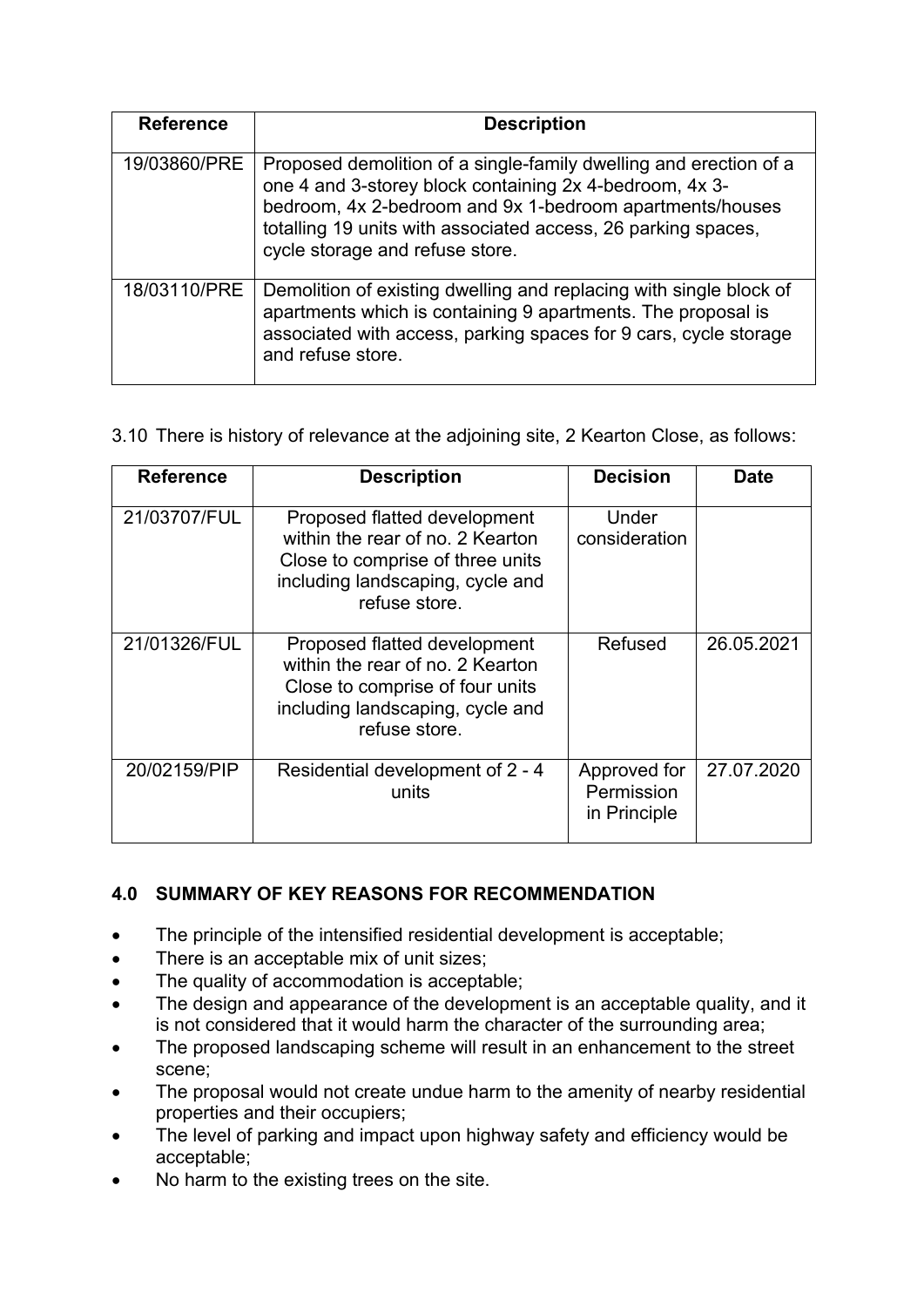# **5.0 CONSULTATIONS**

# **LOCAL REPRESENTATION**

- 5.1 The application was publicised by 13 letters of notification to neighbouring properties.
- 5.2 The number of representations received from in response to the initial notification and publicity of the application are as follows.

No of individual responses: 40; Objecting: 40; Supporting: 0

5.3 The following issues were raised in representations. Those that are material to the determination of the application, are addressed in substance in the Material Planning Considerations section of this report.

| <b>Objection</b>                             | <b>Officer comment</b>               |  |
|----------------------------------------------|--------------------------------------|--|
| <b>Character and design</b>                  |                                      |  |
| Overdevelopment, too                         | Addressed in paragraphs $7.8 - 7.22$ |  |
| large/dense/deep for the site                | of this report                       |  |
|                                              |                                      |  |
| Bulk and mass will cause harm to             |                                      |  |
| the street scene/over dominant               |                                      |  |
| Homes in the area are                        |                                      |  |
| detached/semidetached. No blocks             |                                      |  |
| of flats                                     |                                      |  |
|                                              |                                      |  |
| Design is out of character with              |                                      |  |
| surrounding properties due to its            |                                      |  |
| contemporary style                           |                                      |  |
|                                              |                                      |  |
| Roof line is out of character with the       |                                      |  |
| 1930s/post-war properties in the<br>vicinity |                                      |  |
|                                              |                                      |  |
| The number and shape of windows              |                                      |  |
| in the front elevation make the              |                                      |  |
| building appear wider                        |                                      |  |
|                                              |                                      |  |
| Proposed materials bear no relation          |                                      |  |
| to other buildings in the vicinity           |                                      |  |
| Fails to preserve the pattern of             |                                      |  |
| development                                  |                                      |  |
| Dominance of car parking and bins            |                                      |  |
| at the front                                 |                                      |  |
| <b>Impacts on neighbouring amenity</b>       |                                      |  |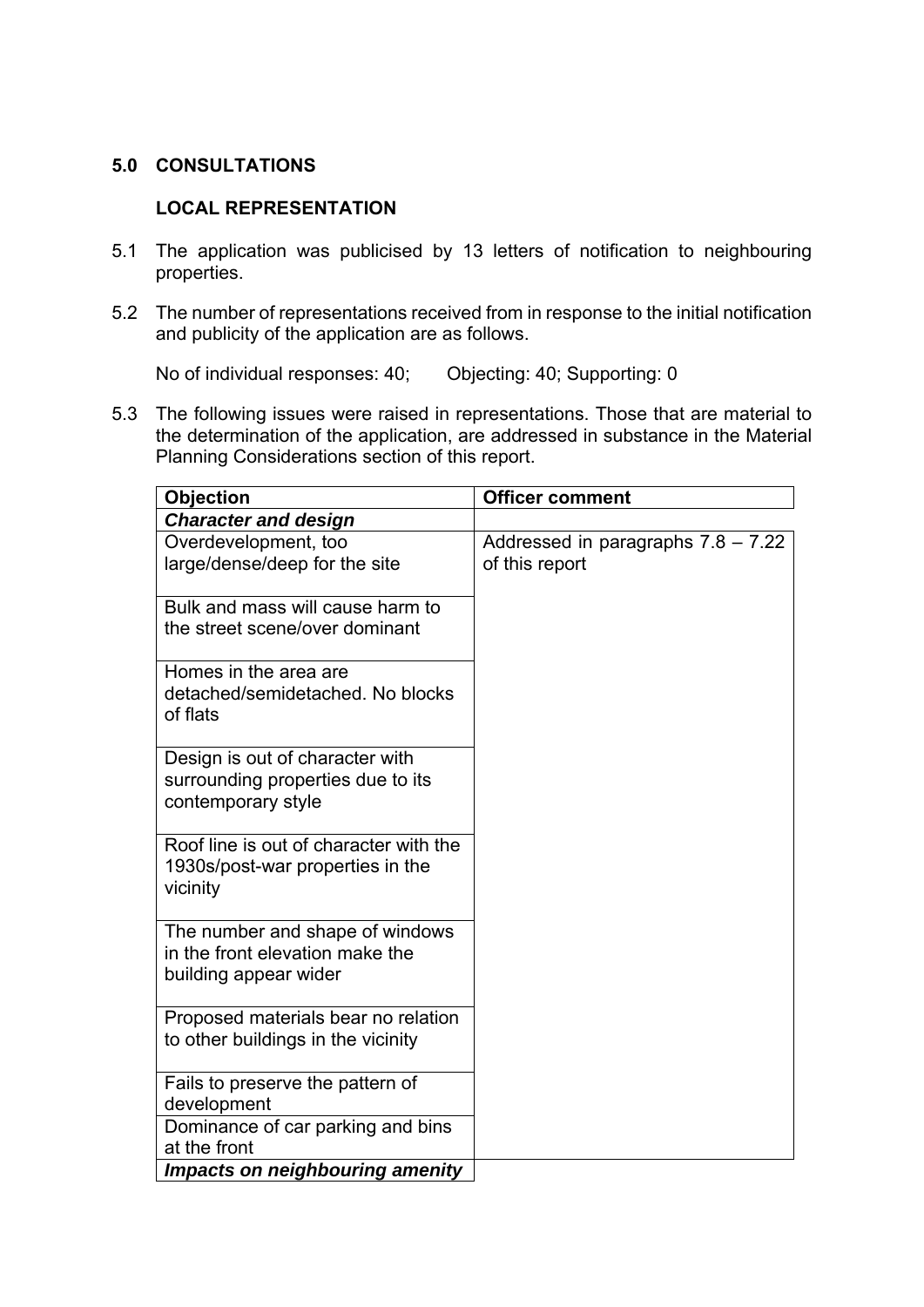| Overlooking towards adjoining<br>neighbours due to side windows<br>Increased height dominates<br>neighbouring properties<br>Building lines are deeper than<br>neighbouring properties<br>Loss of light to neighbouring<br>properties | Addressed in paragraphs 7.32-7.56<br>of this report                                                                                                                                                                                                                                                                    |
|--------------------------------------------------------------------------------------------------------------------------------------------------------------------------------------------------------------------------------------|------------------------------------------------------------------------------------------------------------------------------------------------------------------------------------------------------------------------------------------------------------------------------------------------------------------------|
| Noise from new residents using the<br>outside space will be detrimental to<br>local residents and wildlife                                                                                                                           | The use of the site would remain as<br>residential, and the anticipated noise<br>are not expected to exceed standard<br>domestic levels.                                                                                                                                                                               |
| Noise from construction.                                                                                                                                                                                                             | $\mathsf{A}$<br>logistics<br>construction<br>and<br>management plan condition would<br>imposed. Construction works<br>be<br>cannot take place out of permitted<br>hours as outlined on the councils<br>website. The construction process<br>to<br>comply<br>with<br>would<br>need<br>environmental health legislation. |
| <b>Transport and highways impacts</b>                                                                                                                                                                                                |                                                                                                                                                                                                                                                                                                                        |
| Inadequate car parking provision.<br>On street parking on Hartley Down<br>would cause traffic congestion                                                                                                                             | Addressed in paragraphs 7.68-7.74<br>of this report                                                                                                                                                                                                                                                                    |
| Traffic will cause congestion, noise<br>and pollution and damage to the<br>roads                                                                                                                                                     |                                                                                                                                                                                                                                                                                                                        |
| The parking study takes a snapshot<br>during a weeknight only and should<br>be undertaken during the weekend                                                                                                                         | The Lambeth methodology requires<br>surveys to be undertaken in the night<br>highest<br>when<br>the<br>numbers<br>οf<br>residents and cars are likely to be<br>home                                                                                                                                                    |
| Where will delivery and service<br>vans, ambulances and taxis stop                                                                                                                                                                   | There is sufficient space within the<br>site for delivery and servicing.                                                                                                                                                                                                                                               |
| Inadequate provision for bins. Bins<br>would be left on the pavement                                                                                                                                                                 | The proposal includes individual bin<br>stores for each dwelling.                                                                                                                                                                                                                                                      |
| <b>Quality of accommodation</b>                                                                                                                                                                                                      |                                                                                                                                                                                                                                                                                                                        |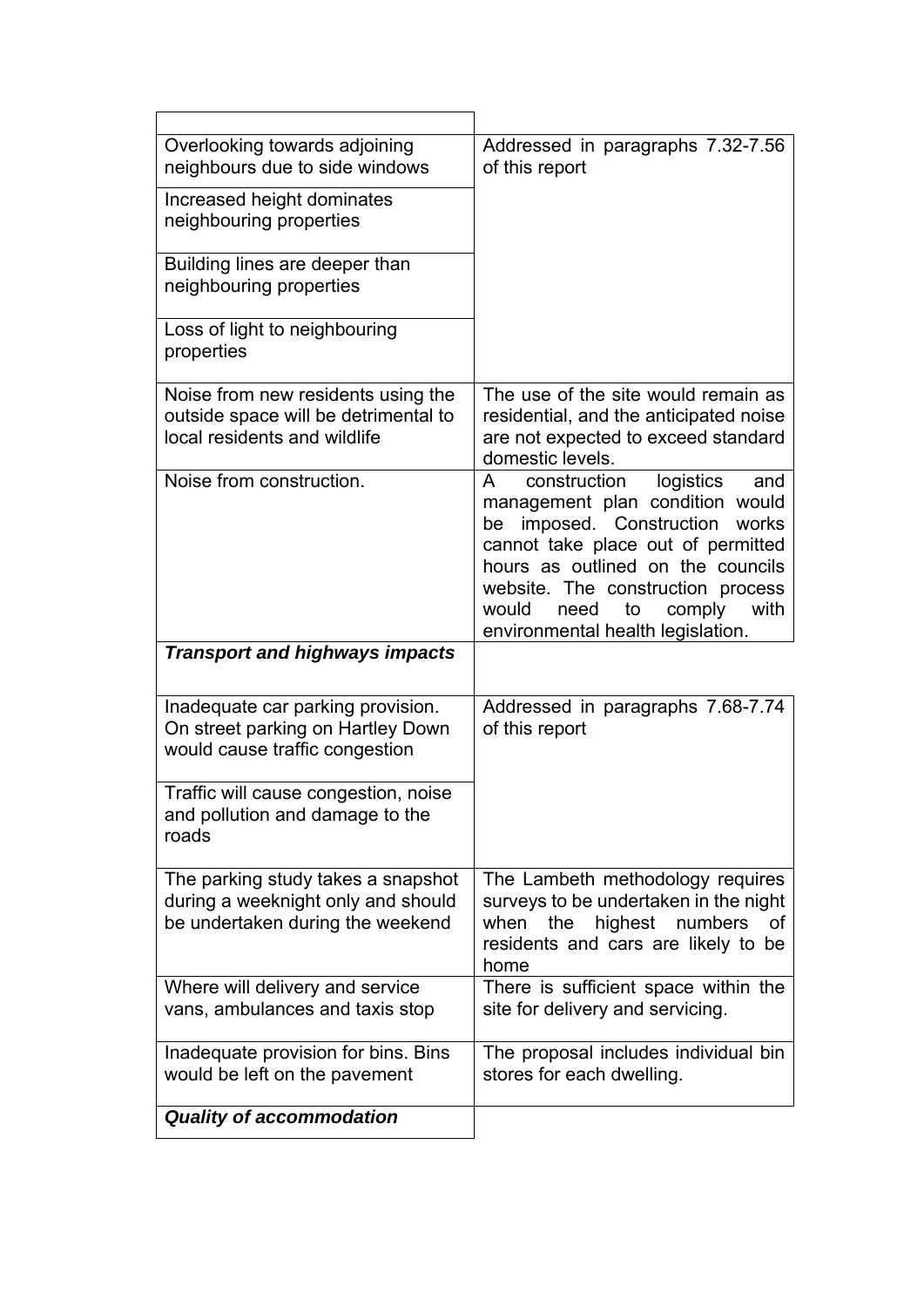| Lack of private amenity and play<br>space                                                                                                                                                                    | Addressed in paragraphs 7.23-7.31<br>of this report                                                                                                                   |  |  |
|--------------------------------------------------------------------------------------------------------------------------------------------------------------------------------------------------------------|-----------------------------------------------------------------------------------------------------------------------------------------------------------------------|--|--|
| <b>Flooding</b>                                                                                                                                                                                              |                                                                                                                                                                       |  |  |
| Flood risk, moving the soil on the<br>site would result into water run-off to<br>properties lower down the hill<br>Paved parking area does not have<br>provision for drainage so will<br>increase flood risk | A condition would be attached for<br>submission of the final details of the<br>proposed SUDS measures.<br>Permeable paving would be used on<br>the parking forecourt. |  |  |
| <b>Trees</b>                                                                                                                                                                                                 |                                                                                                                                                                       |  |  |
| impact<br>Detrimental<br>sylvan<br>on<br>character and loss of trees, shrubs<br>and hedges;                                                                                                                  | Addressed in paras. 7.57-7.67 of this<br>report.                                                                                                                      |  |  |
| <b>Ecology and Biodiversity</b>                                                                                                                                                                              |                                                                                                                                                                       |  |  |
| Paving over gardens would result in<br>a loss of ecological environments<br>and the removal of trees would be<br>harmful                                                                                     | Discussed in paragraph 7.84-7.88<br>below                                                                                                                             |  |  |
| <b>Other matters</b>                                                                                                                                                                                         |                                                                                                                                                                       |  |  |
| Burden on local amenities including<br>sewage, gas, electricity, water. Lack<br>of provision of local infrastructure                                                                                         | The development will make a CIL<br>contribute<br>payment<br>to<br>towards<br>infrastructure and services                                                              |  |  |
| Flats not appropriate in this area of<br>single family dwellings                                                                                                                                             | Flats are not part of this scheme; the<br>proposal relates to 9no. single family<br>dwellings.                                                                        |  |  |
| Croydon is overpopulated                                                                                                                                                                                     | Croydon's housing needs are set out<br>in both policies and specialist reports<br>which make clear the amount of<br>additional homes required                         |  |  |

- 5.4 The Welcomes Road and Uplands Road Residents Association (WURA) have objected to the application. In summary, their concerns relate to the following items:
	- Impact on roads and traffic safety;
	- Inadequate parking;
	- Inadequate construction management plan;
	- Impact on the long-established nursing home adjacent during the construction phase;
	- Impact on trees;
	- Waste management the plan does not provide adequate space for recycling facilities;
	- Impact of developing so many individually relatively small sites;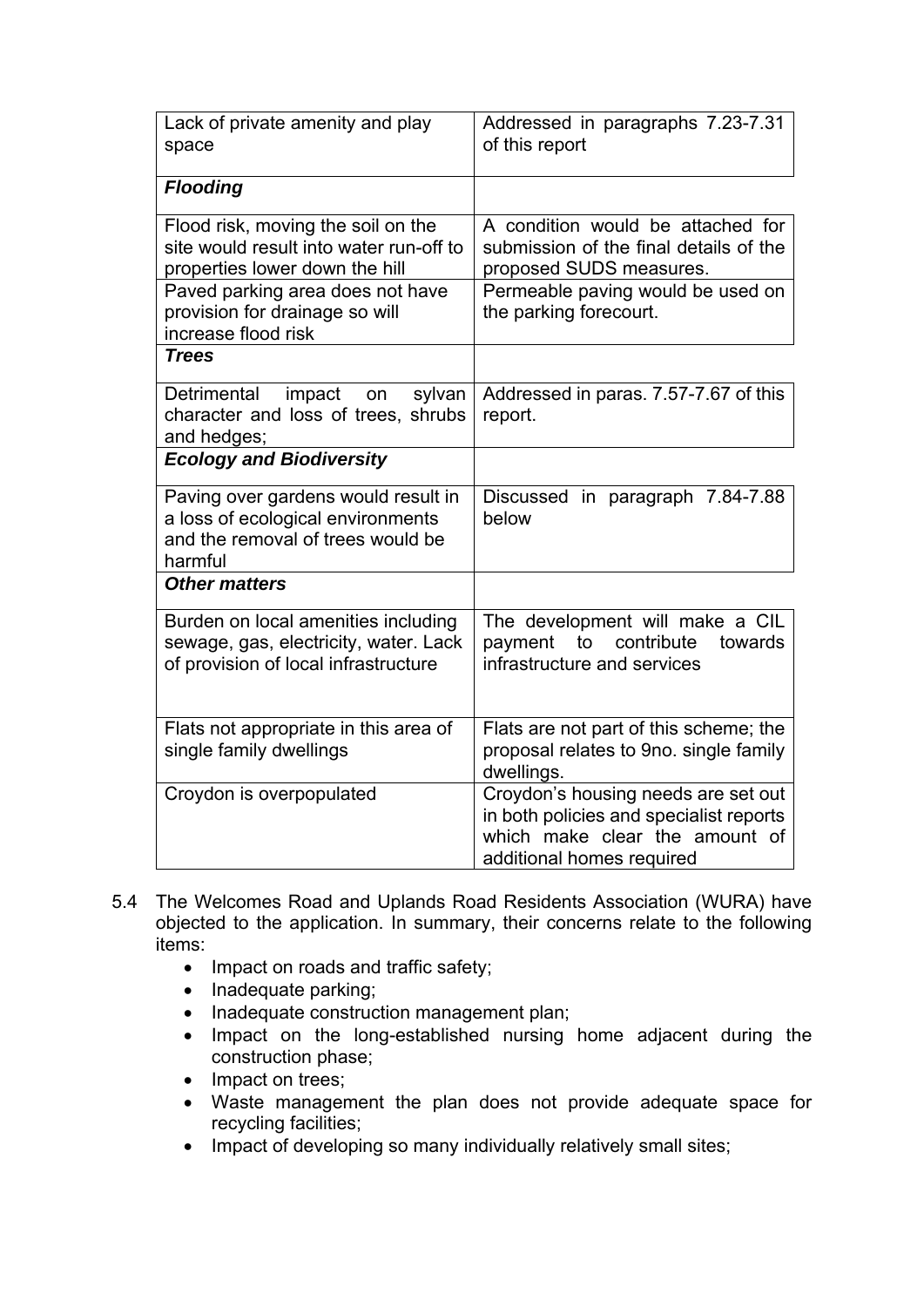• Impact on the infrastructure of the drainage and gas supply with the increased capacity.

# **6.0 RELEVANT PLANNING POLICIES AND GUIDANCE**

- 6.1 In determining any planning application, the Council is required to have regard to the provisions of its Development Plan so far as is material to the application and to any other material considerations and the determination shall be made in accordance with the plan unless material considerations indicate otherwise. The Council's adopted Development Plan consists of the London Plan (2021), the Croydon Local Plan (2018) and the South London Waste Plan (2012).
- 6.2 Government Guidance is contained in the National Planning Policy Framework (NPPF) (2021). The NPPF sets out a presumption in favour of sustainable development, requiring that development which accords with an up-to-date local plan should be approved without delay.
- 6.3 The main planning Policies relevant in the assessment of this application are:

# London Plan (2021):

- D3 Optimising site capacity through the design-led approach
- D4 Delivering good design
- D5 Inclusive design
- D6 Housing quality and standards
- D7 Accessible housing
- D12 Fire Safety
- H1 Increasing housing supply
- H2 Small sites
- H10 Housing size mix
- S4 Play and informal recreation
- G5 Urban Greening
- G6 Biodiversity and access to nature
- G7 Trees and woodlands
- SI1 Improving air quality
- SI2 Minimising greenhouse gas emissions
- SI3 Energy infrastructure
- SI12 Flood risk management
- SI13 Sustainable drainage
- T4 Assessing and mitigating transport impacts
- T5 Cycling
- T6 Car parking
- T6.1 Residential parking
- T7 Deliveries, servicing and construction

# Croydon Local Plan (2018):

- SP2 Homes
- DM1 Housing choice for sustainable communities
- SP4 Urban Design and Local Character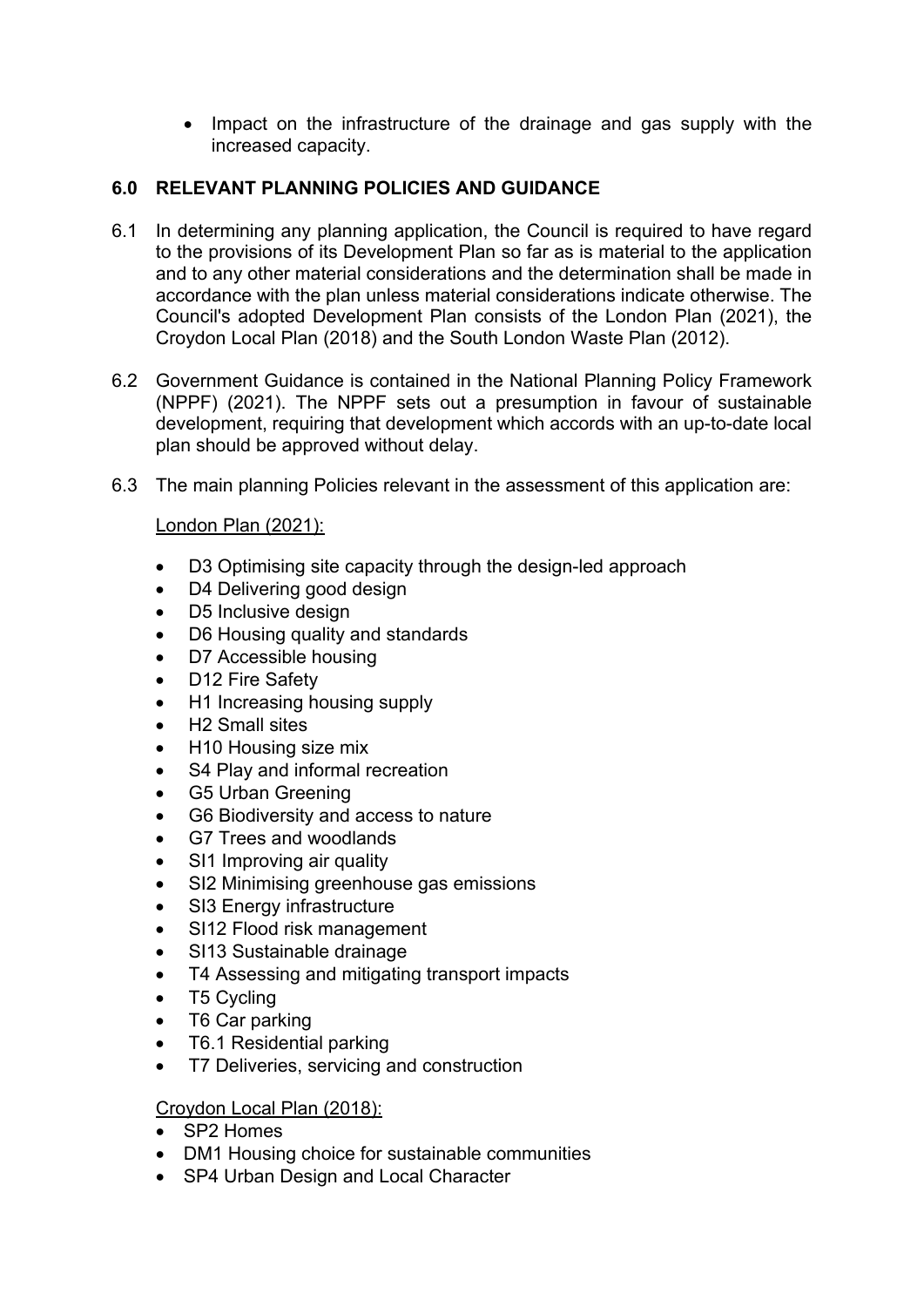- DM10 Design and character
- DM13 Refuse and recycling
- SP6 Environment and Climate Change
- DM23 Development and construction
- DM25 Sustainable drainage systems and reducing floor risk
- DM27 Protecting and Enhancing our Biodiversity
- DM28 Trees
- SP8 Transport and communications
- DM29 Promoting sustainable travel and reducing congestion
- DM30 Car and cycle parking in new development

Supplementary Planning Documents/Guidance

- Croydon Suburban Design Guide SPD (2019)
- Section 106 Planning Obligations in Croydon and their Relationship to the Community Infrastructure Levy (2019)
- SPG 12: Landscape Design
- London Housing SPG (Mayor of London, 2016)
- Accessible London: Achieving an Inclusive Environment SPG (Mayor of London, 2014)
- Play and Informal Recreation SPG (Mayor of London, 2012)
- Character and Context SPG (Mayor of London, 2014)
- Sustainable Design and Construction SPG (Mayor of London, 2014)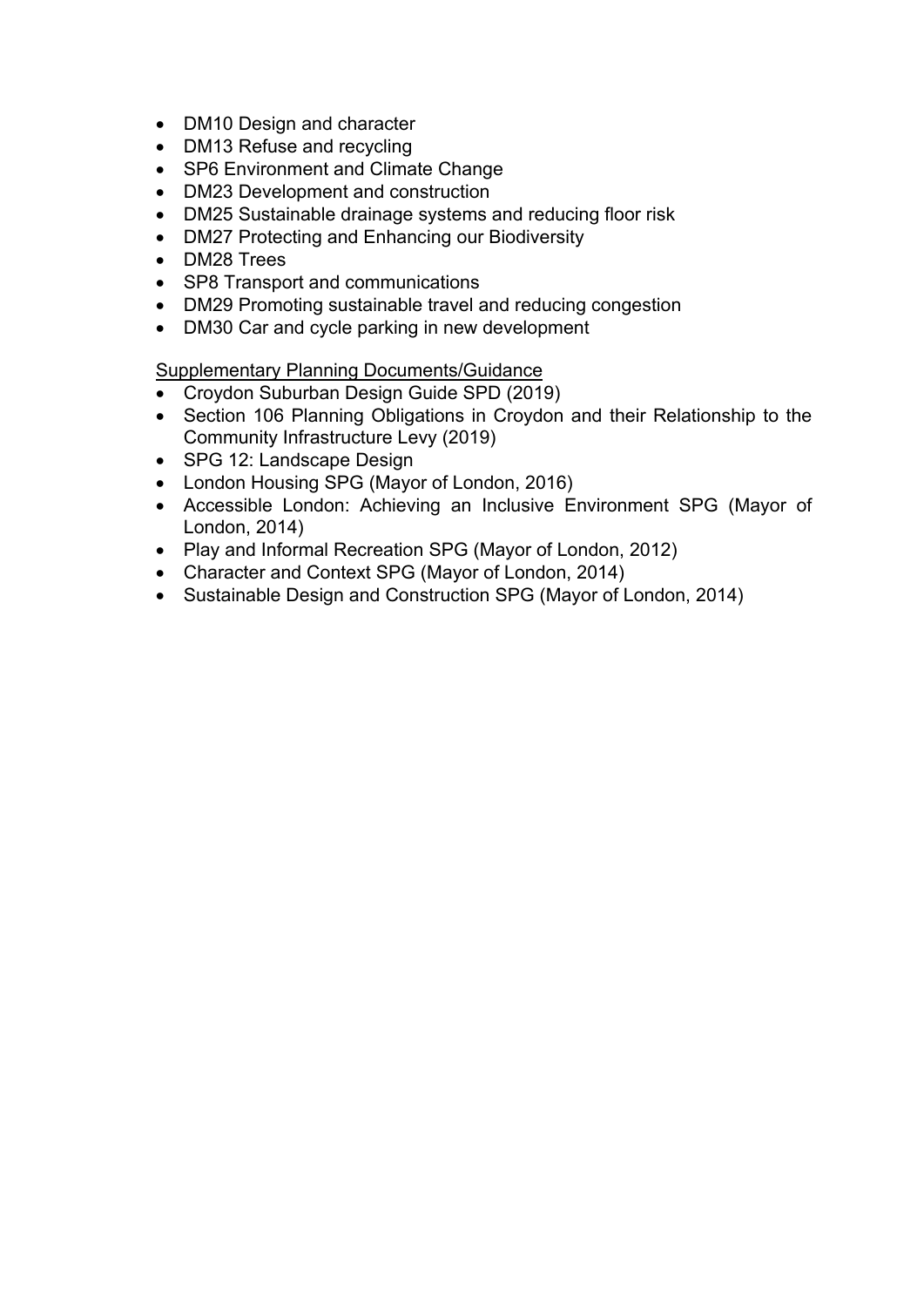# **7.0 MATERIAL PLANNING CONSIDERATIONS**

- 7.1 The main planning issues relevant in the assessment of this application are as follows:
	- Principle of development
	- Design of the proposal and the impact on the character of the area
	- Quality of accommodation
	- Impact on neighbouring residential amenity
	- Impacts on trees
	- Landscaping
	- Impacts on ecology and biodiversity
	- Access, parking and highways impacts
	- Waste / Recycling Facilities
	- Sustainability and Flood Risk

#### **Principle of Development**

- 7.2 The London Plan (LP) and the National Planning Policy Framework (NPPF) place significant weight on housing delivery and focus on the roles that intensification and small sites in particular can play in resolving the current housing crisis.
- 7.3 Policy SP2.1 of the Croydon Local Plan (CLP) applies a presumption in favour of development of new homes and Policy SP2.2 states that the Council will seek to deliver 32,890 homes between 2016 and 2036, with 10,060 of said homes being delivered across the borough on windfall sites.
- 7.4 LP policy D3 encourages incremental densification to achieve a change in densities in the most appropriate way. Policy H3 seeks to significantly increase the contribution of small sites to meeting London's housing needs.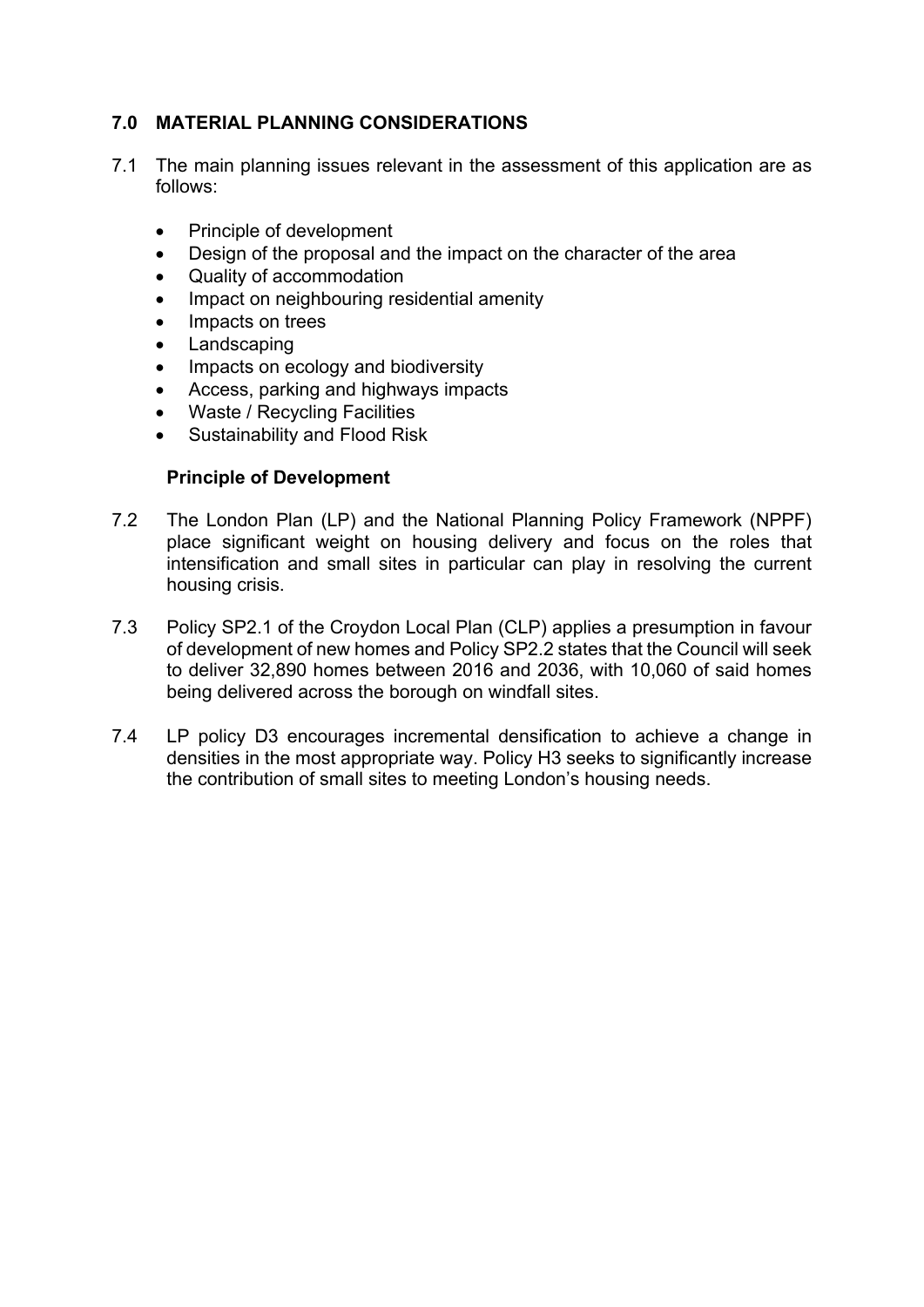- 7.5 The site's existing use is residential and as such the proposed redevelopment of the site for residential purposes is acceptable. Given the above, the principle of intensifying the residential use of the existing site to provide a greater quantum of homes than existing is acceptable.
- 7.6 CLP Policy DM1.2 seeks to prevent the net loss of small family homes by restricting the loss of three bedroom units and the loss of units that have a floor area of less than 130sqm. The existing property has four bedrooms and exceeds 130sqm. Each proposed dwelling would have three bedrooms; as such, there would be no net loss of family sized accommodation.
- 7.7 CLP Policies SP2.7 and DM1.1 set a strategic target for 30% of all new homes over the plan period to have 3 or more bedrooms in order to meet the borough's need for family sized units and ensure that a choice of homes is available in the borough. The proposal achieves 100% 3 bedroom accommodation and as such meets the strategic target and contributes to family housing provision for the borough.

#### **Design and impact on the character of the area**

- 7.8 CLP policy SP4.1 states that the council will require development of a high quality, which respects and enhances Croydon's varied local character and contributes positively to public realm, landscape and townscape to create sustainable communities.
- 7.9 CLP policy DM10.1 has a presumption in favour of 3 storey dwellings, which should respect the development pattern, layout; siting, the scale, height, massing, and density; and the appearance, existing materials, and built and natural features of the surrounding area.
- 7.10 CLP Policy DM10.7 requires developments to incorporate high quality materials that respond to the local character in terms of other things durability, attractiveness, sustainability, texture and colour. This policy also requires roof forms to positively contribute to the character of the local and wider area with proposals being sympathetic with its local context.
- 7.11 Demolition: the existing dwelling does not hold any significant architectural merit, and it is not protected by any CLP policy, therefore, there is no objection to the demolition of this property.
- 7.12 Layout and siting: the site has a linear layout. One of the proposed properties would face directly onto Kearton Close, whilst the other 8no. dwellings would face at a 90 degree angle to this property (facing south-west) towards the neighbouring property, No. 2 Kearton Close. The dwelling facing onto Kearton Close would be detached; in sequence, there would be a terrace row comprising 3no. dwellings, then there would be a set of semi-detached properties, then another terrace row of 3no. dwellings. This is shown in figure 4 below: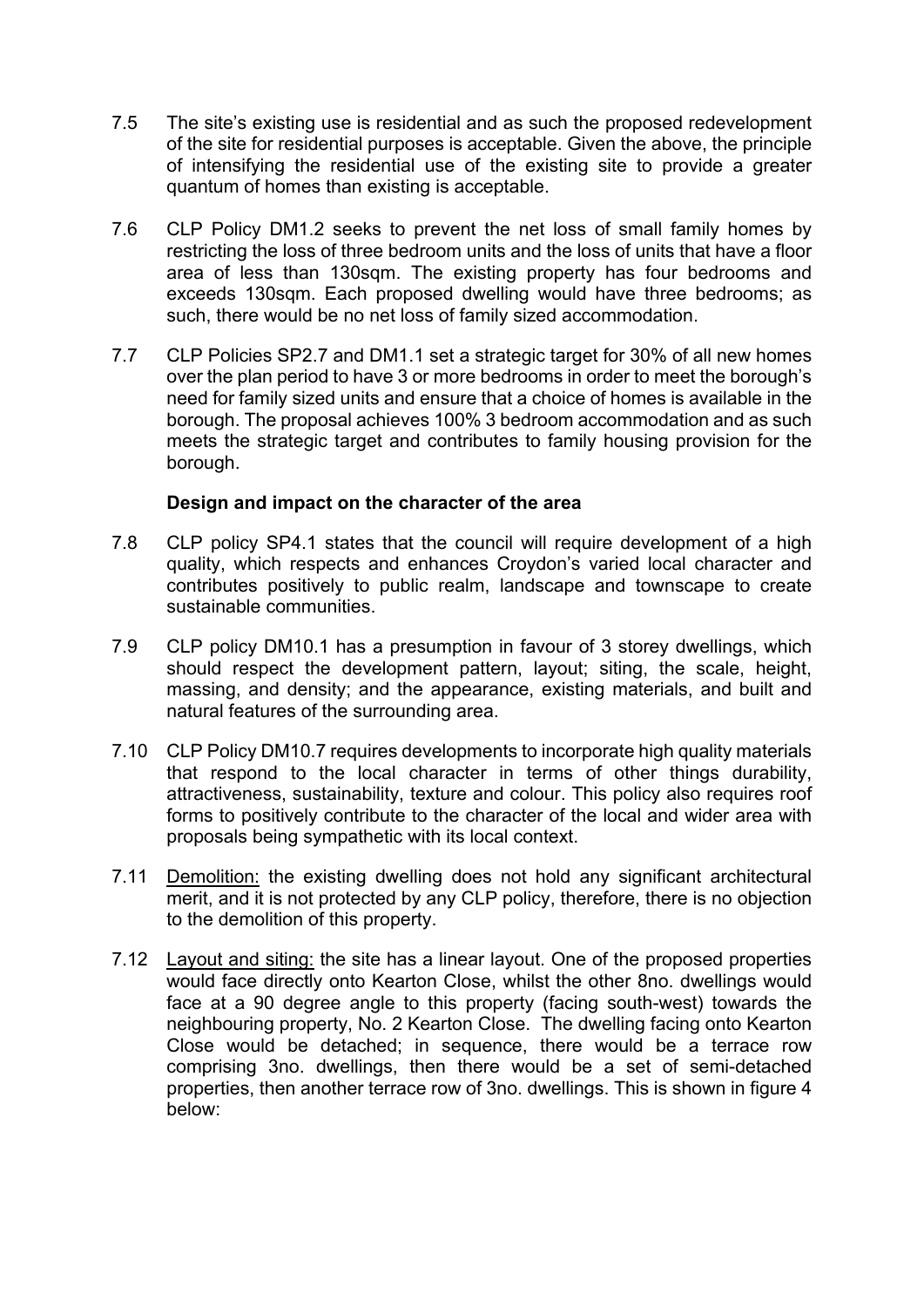

- 7.13 The dwellings would be sited along the northern part of the site. Each would have a rear garden which would abut the party wall with the Uplands Road dwellings. This reinforces the strong suburban character of the surrounding area, which is defined by properties having large rear gardens. The space provided for each unit is of a sufficient size to enable a functional space to serve the family sized dwellings and they are compliant with policy.
- 7.14 Car parking has been integrated well within the development. Bay parking spaces have been provided to the front of the site and between the sets of dwellings, and parking is also provided to the sides of some dwellings. Along the site boundary with No.2 Kearton Close, 6no. parallel parking spaces have been positioned. The parallel parking spaces have been effectively screened with high level planting which will help soften the appearance and positively contribute to the verdant character of the application site and its surroundings. A communal area for bulky waste has been strategically placed and screened between parallel spaces, which will aid in blending this in to the surroundings.
- 7.15 CLP Policy DM10.1 (a) requires the development pattern, layout and siting must respect that of the surrounding area. The proposed layout of the site has been developed to form a linear style of development, with buildings aligning in a north west to south east alignment. Whilst different to the norm of alignment of properties along the southern side of Kearton Close, on the northern side of Kearton Close there is an 'off shoot' where properties follow a similar linear pattern of development around a cul-de-sac; therefore, linear patterns are evident within the local area.
- 7.16 With regards to the proposed pattern of development, the proposal includes a front facing detached dwelling, which would face towards Kearton Close. The placement of this property helps to reinforce the established pattern of development when viewing the site from Kearton Close. The linear development pattern would be positioned to the rear of this property and as such would be less visible from the public realm. As such, the proposal is considered to respect the pattern of development and helps to re-establish the urban grain of the locale and is considered acceptable in this regard.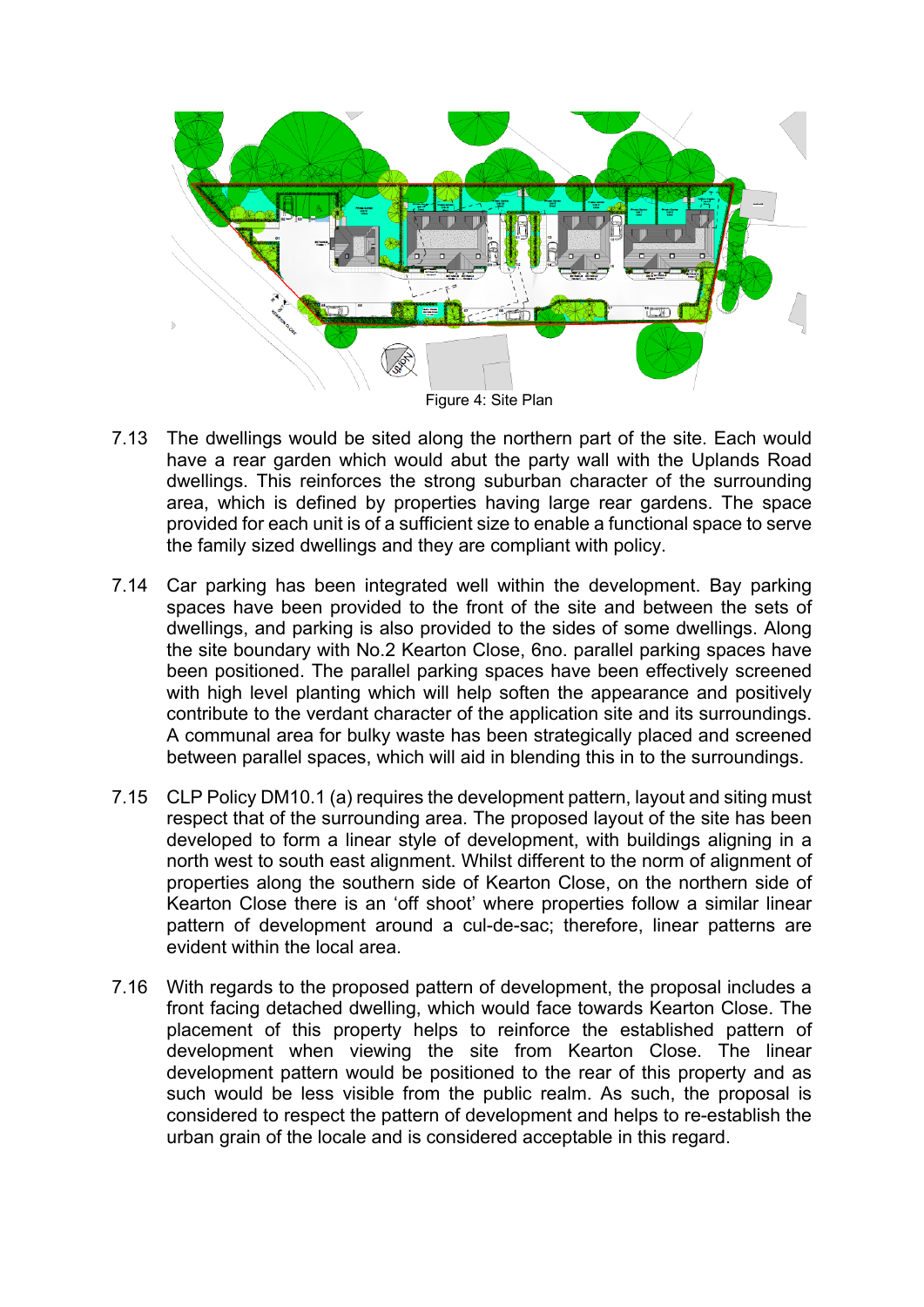- 7.17 Scale and massing: the proposed buildings are considered appropriate in relation to the context. Due to the retained trees fronting the site onto Kearton Close, the site has limited visibility due to the screening and would only be readily visible from Kearton Close.
- 7.18 The massing of the buildings would be set away from the neighbouring property at No. 2 Kearton Close by 13m at its closest, and would also be set in (in comparison to the existing dwelling on site) from the Uplands Road dwellings by 19.4m at its closest.
- 7.19 The proposed properties would be the same height and a similar style. The proposed linear row of dwellings would not be readily visible from the surrounding area. The height and scale of the dwellings would be similar to that of the detached dwelling fronting Kearton Close, and the surrounding residential properties which range from one to two storey. Given the secluded nature of this element of the proposal, the proposed development is considered acceptable in terms of its scale, massing and overall height.
- 7.20 External Finishes: The surrounding area has a varied mix of material finishes. Typically dwellings in this area are render finished painted in light colours. There are a number of examples of properties finished in brick. Brick finish properties tend to be finished in red/brown and light brown tones; London stock brick is not a character of this area. The proposed materials shown on the plans indicate a light brown facing brick, with white eaves detailing in the roof profile and a brown coloured roof tile. The materials are traditional in their design and appearance. The proposal includes tile pitched open sided porches and white aluminium framed windows with decorative glazing bars and white aluminium doors. Similar material finishes are found within the local area.
- 7.21 The above materials are indicative at this stage. Full details on the external materials and finishes are secured via condition to ensure the final details are assessed prior to the construction of the development and are suitably high quality.
- 7.22 Conclusion: The placement of the detached property to the front of the site reinforces the existing pattern of development within the immediate area; the height is compliant with policy and the approach to the massing is considered to sit well within the street scene. The design approach is considered to be of a high quality and subject to the approval of materials by condition, the design is in keeping and helps reinforce the suburban character of the environment. The proposal is considered to comply with policies SP4.1, DM10 and the Suburban Design Guide 2019.

# **Quality of Accommodation**

7.23 LP policy D6 states that housing developments should be of a high quality and provide adequately sized rooms with comfortable and functional layouts. It sets out minimum Gross Internal Area (GIA) standards for new residential developments. Policy SP2.8 deals with quality and standards in the CLP. The table below demonstrates the GIAs of each residential dwelling: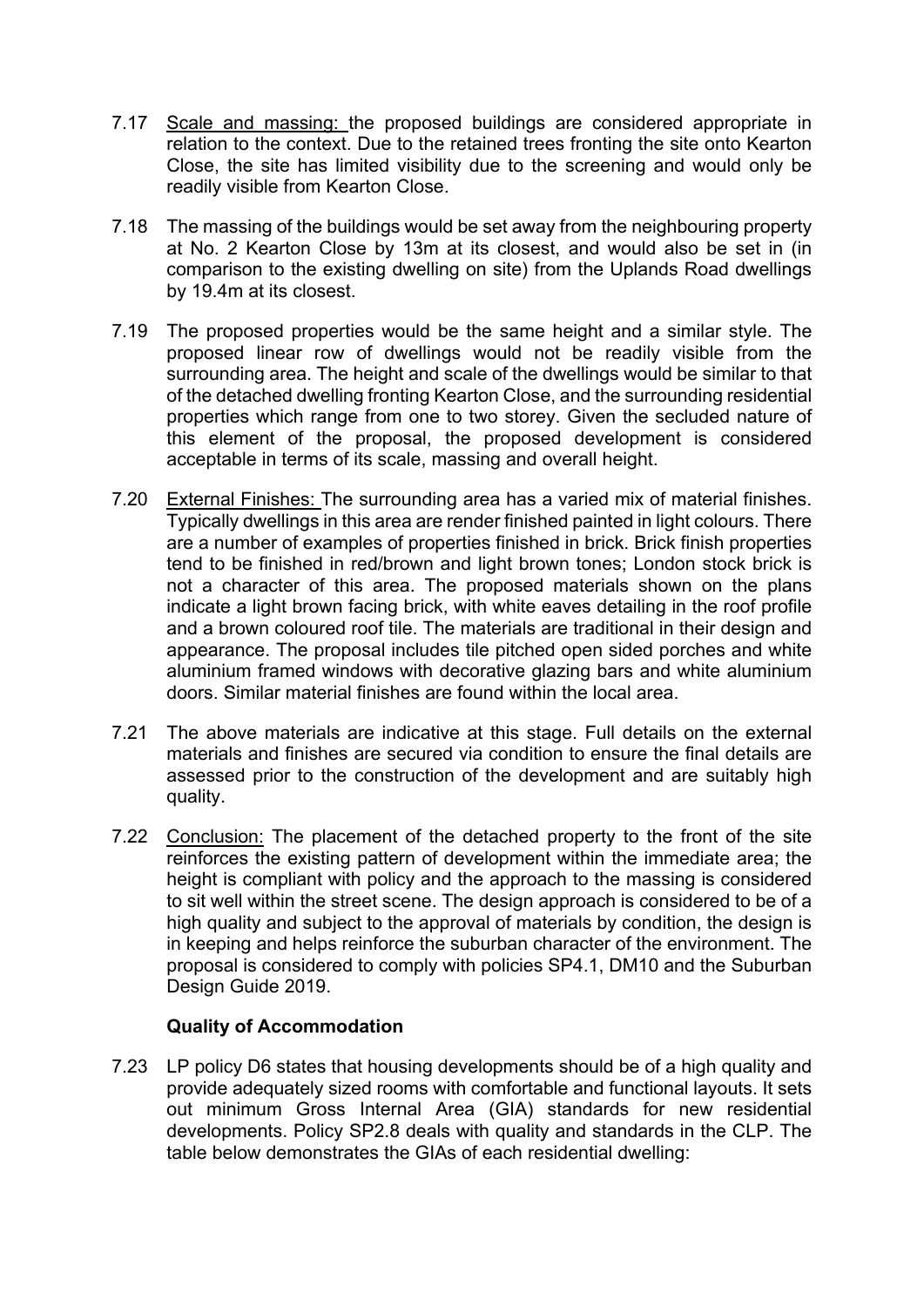| <b>Unit</b>    | <b>Provision</b> | <b>GIA</b> | <b>Min GIA</b> | <b>Storage</b> | <b>Amenity Space</b> |
|----------------|------------------|------------|----------------|----------------|----------------------|
| $\mathbf 1$    | 3bedroom/5person | 108.05sqm  | 99sqm          | $1.24$ sqm     | 120.53sqm            |
| $\overline{2}$ | 3bedroom/5person | 99.15sqm   | 99sqm          | $3.48$ sqm     | 31.17sqm             |
| 3              | 3bedroom/5person | 100.62sqm  | 99sqm          | 3.49sqm        | 25.53sqm             |
| $\overline{4}$ | 3bedroom/5person | 100.65sqm  | 99sqm          | $3.58$ sqm     | 61.47sqm             |
| 5              | 3bedroom/4person | 96.36sqm   | 90sqm          | $1.23$ sqm     | 59.7sqm              |
| 6              | 3bedroom/4person | 96.54sqm   | 90sqm          | $1.23$ sqm     | 40.98sqm             |
| $\overline{7}$ | 3bedroom/4person | 90.07sqm   | 90sqm          | $0.82$ sqm     | 42.94sqm             |
| 8              | 3bedroom/4person | 90sqm      | 90sqm          | $0.78$ sqm     | 55.79sqm             |
| 9              | 3bedroom/5person | 99.87sqm   | 99sqm          | $2.61$ sqm     | 55.79sqm             |

- 7.24 As shown on the table above, all units comply with LP standards on minimum floorspace areas and amenity space. In terms of storage, there are some shortfalls, however, this is considered to be acceptable, as it is demonstrated that each bedroom would have storage and there would be some storage space provided for each unit for this purpose.
- 7.25 All bedrooms within the proposal comply with parts 2, 3, and 4 of policy D6 in relation to bedroom size standards. Each dwelling would also have a floor to ceiling height of 2.5m for at least 75% of the floor space of the entire dwelling.
- 7.26 Standard 29 of the Mayor of London Housing SPG 2016 states that developments should minimise the number of single aspect dwellings. CLP Policy DM10.6 states that proposals must provide an adequate level of sunlight and daylight to potential future occupants and to ensure that there is no direct overlooking of close range or habitable rooms. All of the dwellings are dual aspect, therefore adequate light levels and ventilation will be available. Due to the distances with dwellings within the development and properties outside of the development but in the immediate vicinity, and the orientation of the properties, there would not be any overlooking for the future occupiers.

Amenity Space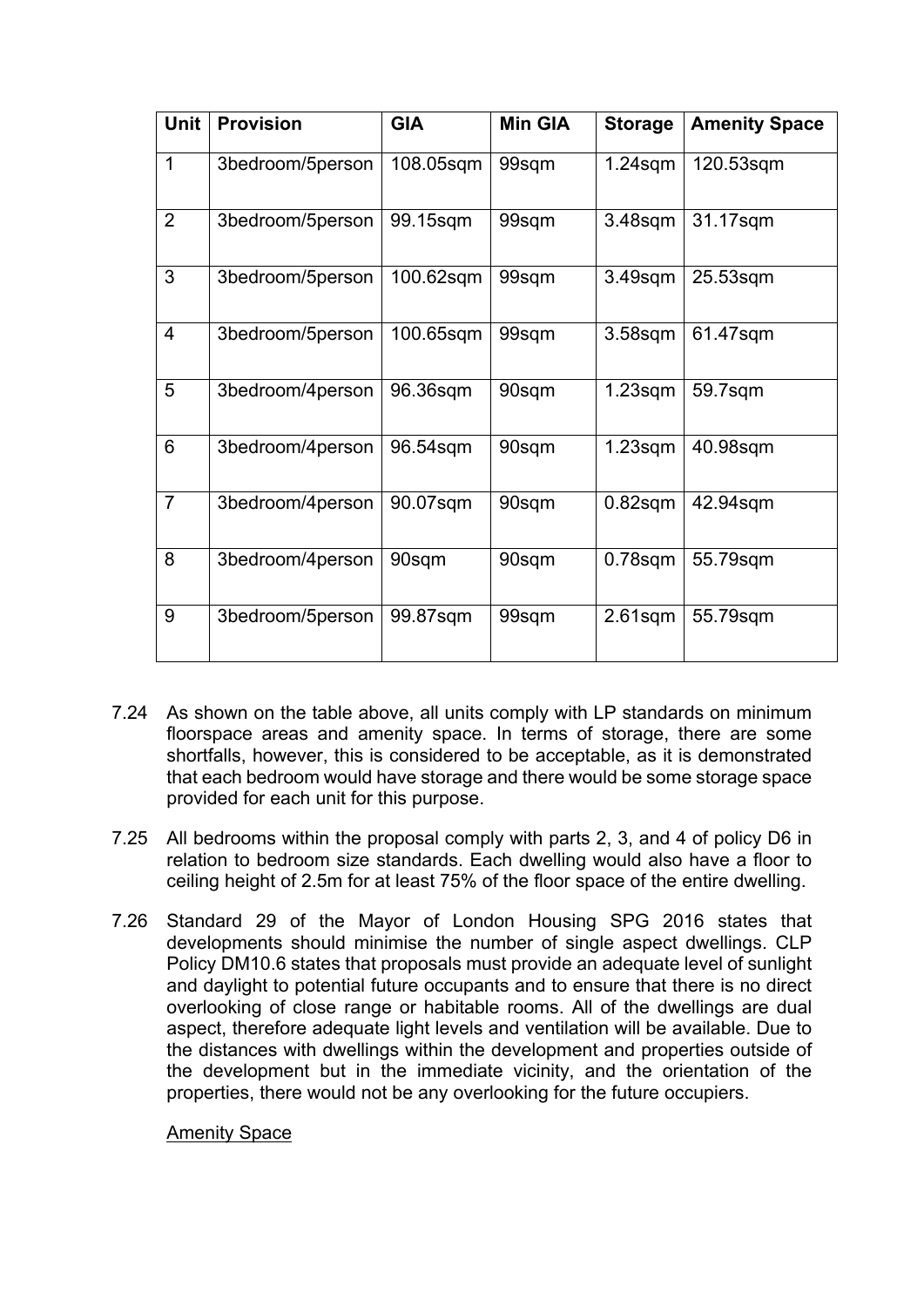7.27 CLP Policy DM10.4 states that all new residential developments should be provided with private amenity space that is of a high quality design and respects the local character, functional space and provides a minimum amount of private amenity space of 5m2 per 1-2 person unit and an extra 1m2 per additional occupant. Each dwelling has outdoor amenity space in the form of a private garden which complies with this policy.

#### Accessible Dwellings

- 7.28 LP policy D7 states that 10% of new build housing should meet Building Regulation requirement M4(3) 'Wheelchair User Dwellings'; and all other dwellings should meet the Building Regulation requirement M4(2) 'Accessible and Adaptable Dwellings' which requires step free access to all units and the facilities of the site.
- 7.29 The proposal includes one M4(3) unit, which is unit 1. The property has stepfree access and includes a platform lift for a wheelchair user. Furthermore, the floorplans demonstrate that a wheelchair user would be able to use the facilities within this property. There would also be one accessible car parking space; this would be located beside unit 1.
- 7.30 The other dwellings on this site are M4(2) compliant, in that these dwellings all have step free access and the car parking area is at an acceptable gradient that would enable disabled users to navigate the site and access the dwellings.
- 7.31 The proposal is compliant with LP policy D7; these aspects will be secured via condition.

#### **Impacts on Neighbouring Residential Amenity**

- 7.32 CLP policy DM10.6 states that the Council will ensure proposals protect the amenity of occupiers of adjoining buildings and will not result in direct overlooking into their habitable rooms or private outdoor space and not result in significant loss of existing sunlight or daylight levels.
- 7.33 CLP Policy DM10.6c requires new developments to not result in direct overlooking of private space 10m perpendicular to the rear elevation of an existing neighbouring property.
- 7.34 Section 2.9.10 of the SDG outlines that there should be a minimum distance of 18m between a new dwelling and a third party dwelling.
- 7.35 Each property surrounding the site will be taken in turn below. Figure 5 (below) is the block plan submitted with the application, which shows the context.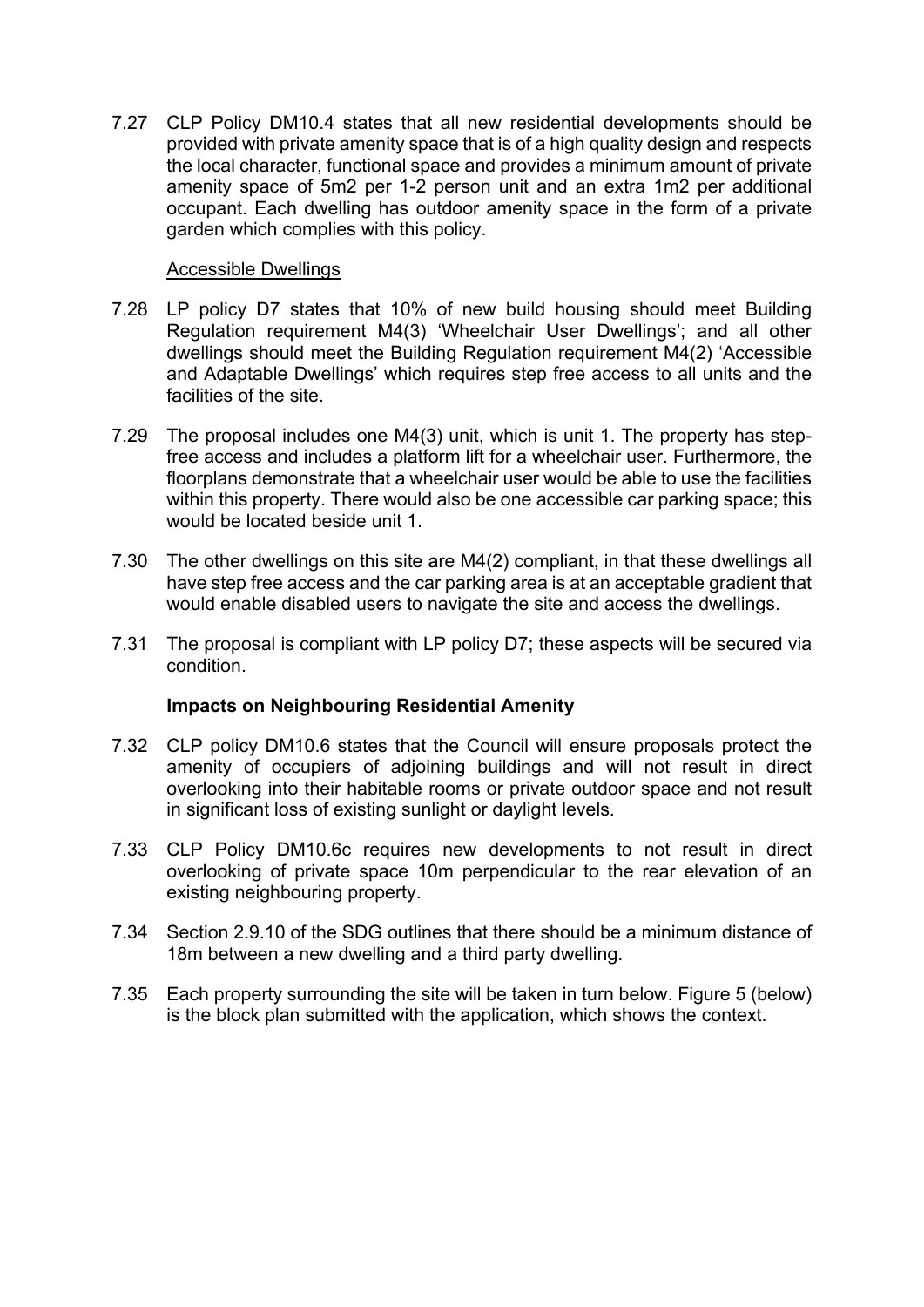

Fig 5: Block plan showing proposed dwellings and surrounding neighbouring properties

# Impact on Cheriton, Pine Close

- 7.36 This property is situated approx. 19m south-east from the closest new dwelling (unit 9) within the application site.
- 7.37 Outlook/loss of privacy: there are no windows on the flank of unit 9 facing toward Cheriton, therefore, there are no opportunities for overlooking, nor would the proposed development result in overlooking of the first 10m perpendicular to the rear elevation of this neighbour, which would only be visible through oblique views from unit 9. The rest of this garden towards the south would have some level of overlooking, but this would be beyond the 10m perpendicular from the rear of the property. Due to the separation distances, the proposal would not create a sense of enclosure on this neighbouring property.
- 7.38 Overshadowing/loss of daylight and sunlight: given the distance of Cheriton from the closest dwelling (unit 9), the proposal would not create a loss of daylight on this property. In terms of overshadowing and sunlight, the orientation of the properties, coupled with the distance, would mean that there is unlikely to be an impact in this regard.

#### Impact on Buena Vista, Pine Close

- 7.39 This property would be situated approx. 23m south/south-east from the closest new dwelling (unit 9) within the application site.
- 7.40 Outlook/loss of privacy: there are no windows on the flank of unit 9 facing toward Buena Vista, therefore there are no opportunities for overlooking. Due to the orientation of the windows on unit 9, the proposed development would not result in overlooking of the first 10m perpendicular to the rear elevation of this neighbour, as views of this section would be only from oblique views. As with all suburban environments there may be opportunities for outlook over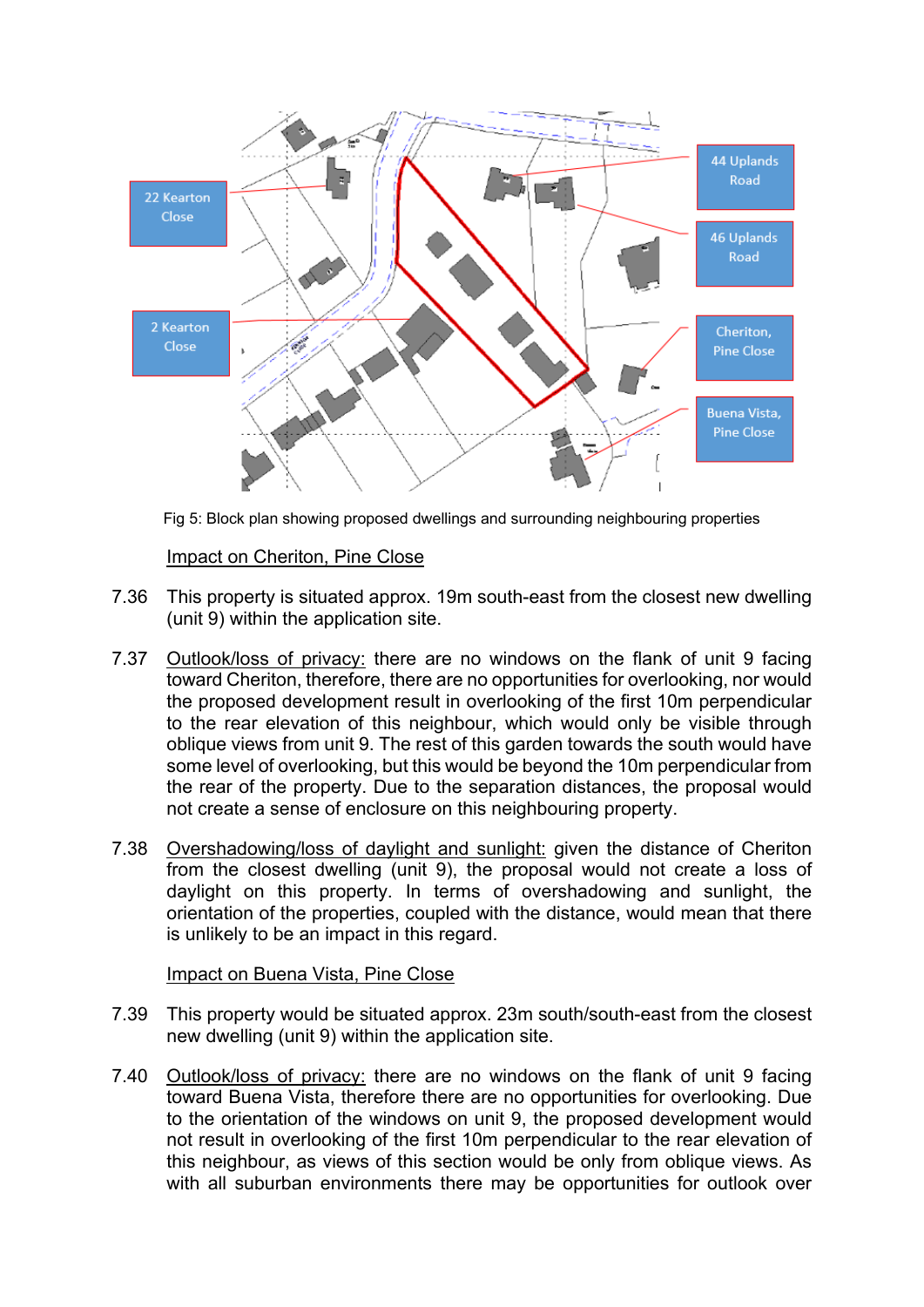certain parts of this neighbour's rear garden, however this level of outlook over a neighbouring garden is considered acceptable in a suburban environment. Due to the separation distances, the proposal would not create a sense of enclosure on this neighbouring property.

7.41 Overshadowing/loss of daylight and sunlight: given the distance of Buena Vista from the closest dwelling (unit 9), the proposal would not create a loss of daylight on this property. In terms of overshadowing and sunlight, the orientation of the properties, coupled with the distance, would mean that there is unlikely to be an impact in this regard.

#### Impact on No. 44 Uplands Road

- 7.42 The development site shares its northern boundary with this neighbour, and it is 20m to the east.
- 7.43 Outlook/loss of privacy: The rear elevations of the proposed row of terrace houses (units 2, 3, and 4) face towards this boundary. Also, the rear side elevation of unit 1 faces this neighbour, however, there would be no windows in the flank of this property. The rear elevation of this neighbour faces south/south-west, whereas the proposed dwellings face north-west. Given the orientation of this neighbour and the orientation of the development, the proposed dwellings would not have a direct view of the rear elevation of this neighbour. It is acknowledged that there may be glimpses and slight opportunities to view the rear elevation of this neighbour, however, such levels of outlook are considered acceptable in suburban environments. Due to the separation distances, the proposal would not create a sense of enclosure on this neighbouring property.
- 7.44 The proposed dwellings would be set 16m away from the rear elevation. It is noted that the SDG outlines that 18m should be incorporated to avoid overlooking. However, given that this is a small shortfall to the 18m requirement, and given that there are also trees along the boundary between the properties, it is considered in this instance that this would be sufficient and the development would not result in direct overlooking. The proposal would not result in overlooking of the protected 10m zone perpendicular to the rear wall of this neighbour. As such, this is considered acceptable in principle.
- 7.45 Overshadowing/loss of daylight and sunlight: given the distance of the neighbouring property, the proposal is not considered to result in loss of light.

#### Impact on No. 46 Uplands Road

- 7.46 The relationship of this neighbour to the application site is similar to that of No. 44 Uplands Road. The nearest new dwellings to this neighbour are the first terrace row, units 2, 3, and 4, which are 30m to the east.
- 7.47 Outlook/loss of privacy: Owing to the position of these properties, the sightlines from this neighbour would not be directed towards this neighbour as outlined in fig 4 above. Given the distance, there would be no opportunities for overlooking. The proposal would not result in overlooking of the protected 10m zone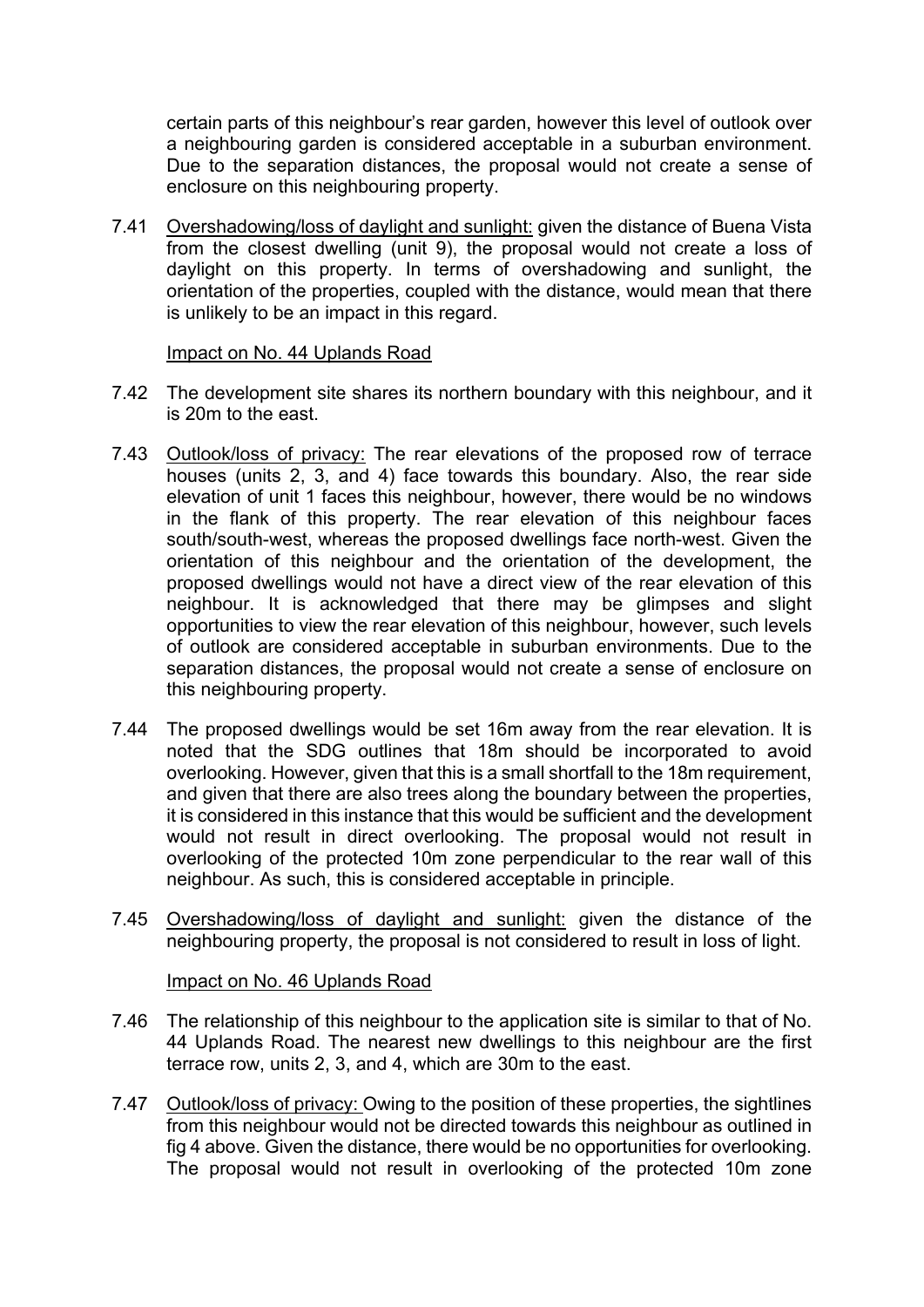perpendicular to the rear wall of this neighbour owing to the orientation of this neighbour within its plot. There may be slight glimpses of the southernmost part of the rear garden in the neighbouring plot, however this would not result in overlooking that would justify a reason to refuse planning permission. As such, the impacts on this neighbour are deemed acceptable. Due to the separation distances, the proposal would not create a sense of enclosure on this neighbouring property.

7.48 Overshadowing/loss of daylight and sunlight: given the distance between the existing neighbouring property and the proposed dwellings, it is considered that the proposal would not result in loss of light for this neighbouring property.

Impact on No. 22 Kearton Close

- 7.49 This property sits at a splayed angle within its plot. Unit 1 faces towards Kearton Close, with a distance of 31m between the two properties.
- 7.50 Outlook/loss of privacy: Given that this neighbour sits at a splayed angle within its plot, the proposed unit 1 would not result in direct overlooking towards this neighbour. The proposal seeks to retain the dense coniferous treeline to the front of the site. Given the retention of the trees, the distance and the way in which this neighbour is sat within its site, there would be no overlooking and no loss of privacy for the front elevation of this neighbour. The proposal would not affect the rear elevations of this neighbour. Due to the separation distances, the proposal would not create a sense of enclosure on this neighbouring property.
- 7.51 Overshadowing/loss of daylight and sunlight: taking into account the distance and the orientation of the proposal in relation to this neighbouring residence, the development is not considered to result in loss of light for this neighbouring property.

#### Impact on No.2 Kearton Close

- 7.52 This neighbour is a detached bungalow located 12m to the south-west. The proposal is considered to have an acceptable impact.
- 7.53 Outlook/loss of privacy: The side elevation of this neighbour faces towards the application site; there is a window facing the application site, which appears to be a secondary window serving a living room and therefore would not benefit from significant protection. The proposal seeks to partially remove the dense tree lined site boundary to the front section of the site, and would have 1.8m boundary treatment. Given this, the proposal would not result in overlooking to the flank wall of this property and would not create overlooking of this flank window. The proposed development may afford a degree of outlook over this neighbouring rear garden, however this is to be expected within a suburban environment. The proposed dwellings would be set circa 12m from this garden and as such would not result in a direct level of overlooking deemed unacceptable. The proposal would not result in a loss of privacy for the first 10m of the garden perpendicular to the rear elevation of this garden.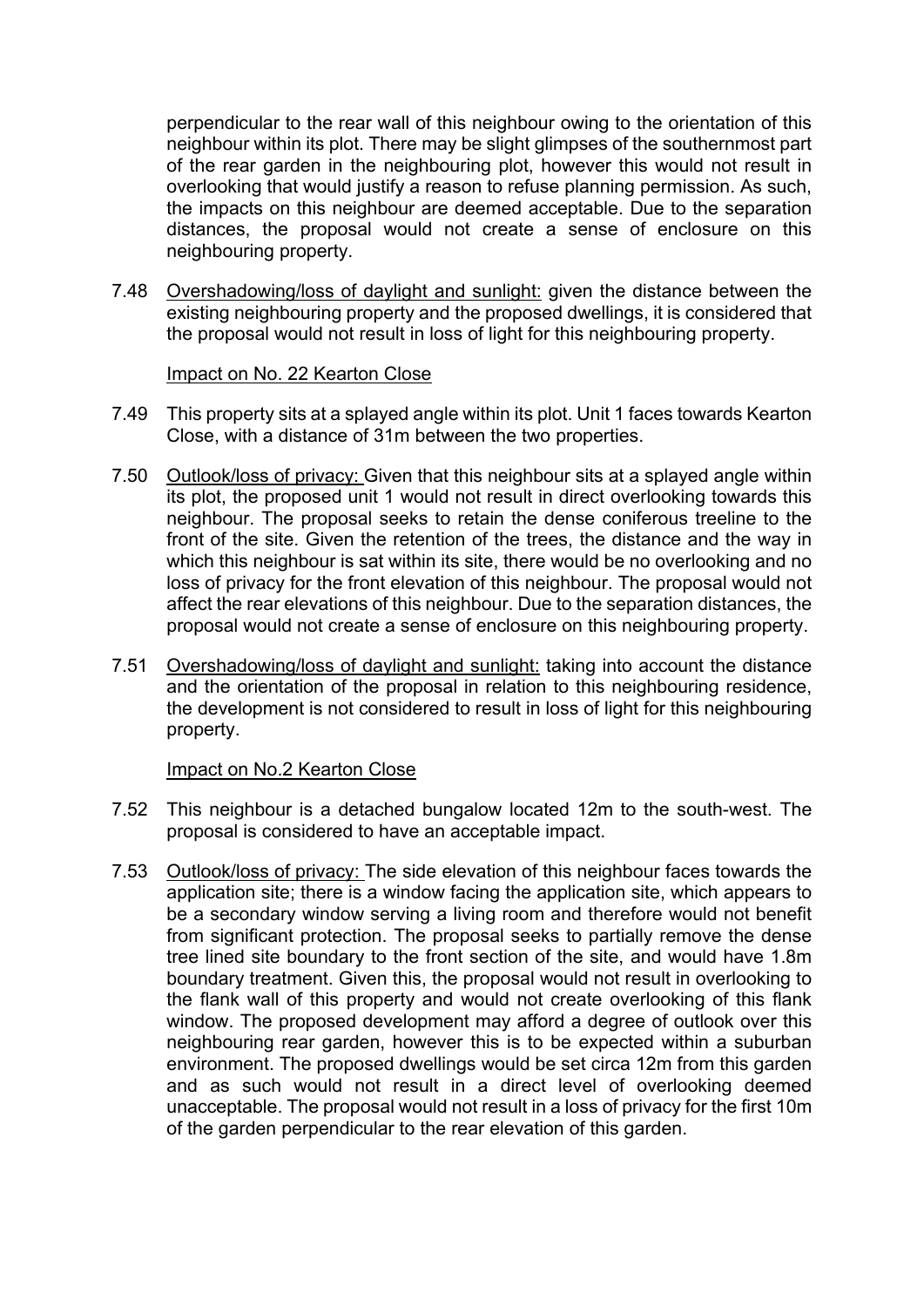7.54 Overshadowing/loss of daylight and sunlight: given the orientation of the neighbouring property to the south of the development site, the proposal is not considered to result in loss of light for this neighbouring property.

### Construction Impacts

7.55 It is acknowledged that with any build, whilst there may be slight disturbances and inconveniences for neighbouring properties, it is considered that this would be acceptable and a Construction Logistics Management Plan shall be imposed to ensure neighbouring amenities are protected. In addition, under the Control of Pollution Act 1974, the council has a Construction Code of Practice which sets out when construction and demolition work can occur, and it is not expected that works will be permitted to take place out of these hours. This would be placed as an informative (in the event planning permission is granted) and a Construction Logistics Plan to be submitted as a pre-commencement condition.

# **Conclusion**

7.56 Overall, any potential amenity impacts on neighbouring occupiers are considered to have been adequately mitigated by spatial separation between neighbouring properties. Furthermore, the orientation of the proposed dwellings and the existing orientation of the surrounding neighbouring properties is favourable to mitigate adverse impacts, where the separation distances do not meet 18m. The proposal is considered to be acceptable in line with policy DM10.6 and the Suburban Design Guide 2019.

# **Trees**

- 7.57 Policy G7 of the London Plan and CLP policy DM10.8 and DM28 seek to retain existing trees and vegetation. An Arboriculture report was submitted with the application.
- 7.58 The report states that in order to facilitate development, it is proposed to remove 12 category C trees (G3, T9, G10, T12, G16, T17, T18, T19, T23, G24, T25 and T26). Category C trees are generally considered to have low amenity value; they may have a limited life expectancy and contribute little to visual amenity of the wider area. It is proposed to carry out replacement planting throughout the site to mitigate against their loss. The removal of these trees are not considered to be a constraint to the overall development and given the low quality of these trees, the removal of these trees is considered appropriate; furthermore, these trees will be replaced within the site. The planting schedule outlines that the 28no. new trees will be planted on site, this would consist of 10no. Betula Pendula Zwisters Glory, 14no. Prunus Padas Albertii, and 4no. Magnolia stellate star magnolia. Therefore, there is an uplift of 16no. trees.
- 7.59 The proposed building foundations will overlap with the root protection areas (RPAs) of 2 trees - T11 and T20 (by 1% and 3% respectively). To minimise the impact on these trees, the foundations will be excavated in the presence of the project arborist using hand tools to a depth of 600mm and the foundations will not extend beyond 200mm of the footprint of the proposed building.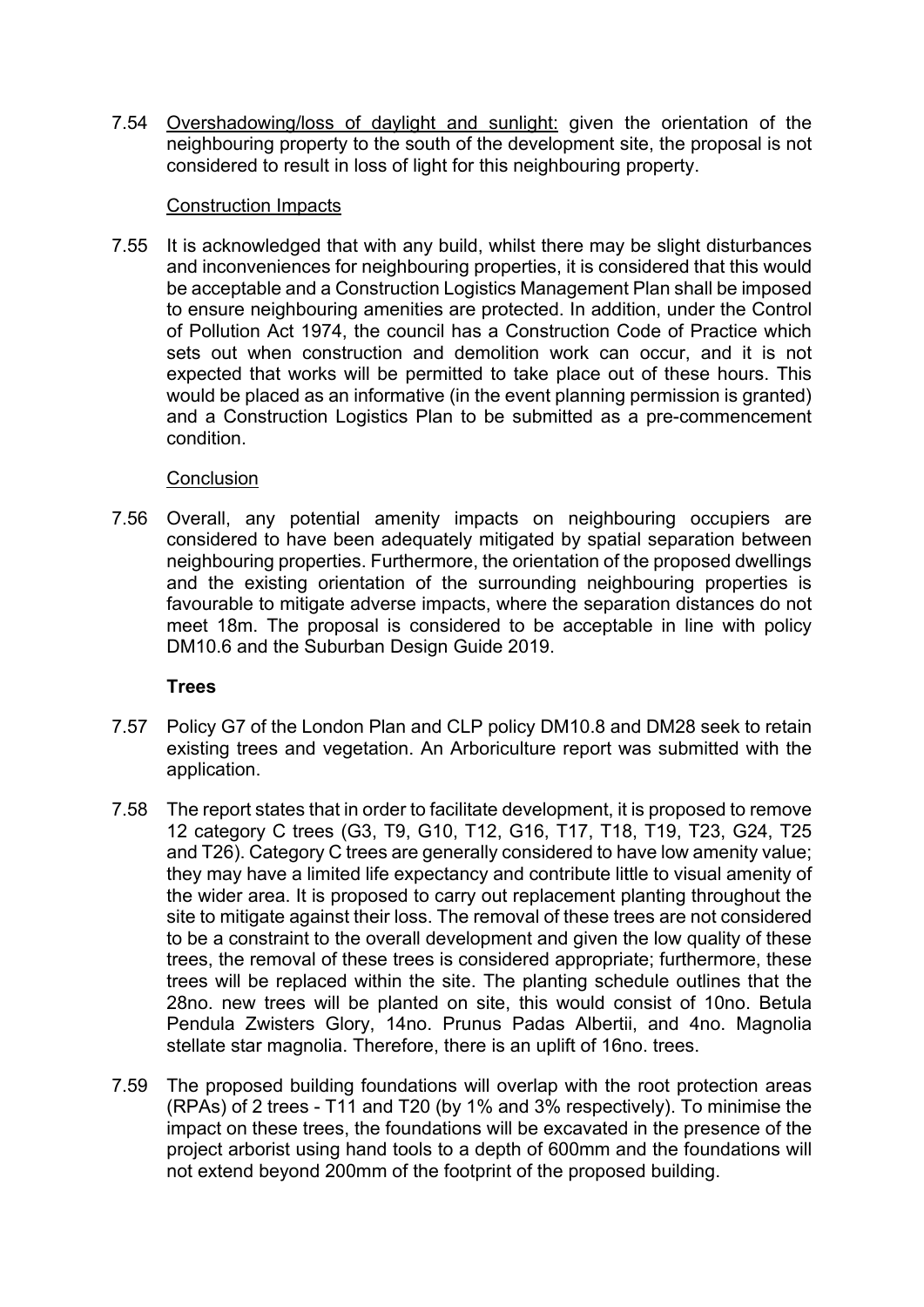- 7.60 New hard surfacing is proposed within the RPAs of 6 trees (T11, T13, T14, T15, T20, and T27). All new hard surfacing shall be installed sympathetically using the No-Dig Method, as per BS 5837 recommendations, and all excavation shall be overseen by the project arborist.
- 7.61 The existing hard surfacing over the RPAs of trees T1, G2, and T11 will be removed and replaced, however, the excavation will be limited to the depth of the existing surface and its sub-base to ensure minimal impact to the trees.
- 7.62 All category A and B trees are proposed to be retained. Tree T14 will be pruned to facilitate the building of one of the proposed dwellings.
- 7.63 There are a number of trees (5-6) covered by Tree Protection Order (TPO) situated along the rear boundary of Nos. 44 and 46 Uplands Road which abut the northern side of the application site; no works are proposed to these trees.
- 7.64 The council's arboricultural officer has reviewed the information and has confirmed there is no objection to the proposal.
- 7.65 Overall, the proposal is considered to overlap with a limited amount of the RPA's of these trees, therefore in order to ensure the protection of these trees both during the course of the construction of the development and the lifetime of the development, a compliance condition will be included to ensure that the recommendations set out in the submitted Arboricultural Report are followed.

#### **Landscaping**

- 7.66 Local Plan policy DM10.8 requires proposals to incorporate hard and soft landscaping. A full hard landscaping plan has been submitted, which includes details of hard surfacing materials, boundary fencing materials, decking materials. These details are considered to be good quality and would result in an enhanced environment.
- 7.67 The proposed details of the soft landscaping scheme is also considered appropriate. The details outline a suitable mix of planting to be used within the site. A 5 year maintenance plan has also been submitted with the application and is considered acceptable. A compliance condition shall be imposed to ensure that this management plan is adhered to.

#### **Access, Parking and Highway Safety**

7.68 The site has a Public Transport Accessibility Level (PTAL) of 0, on a scale where 0 is the worst and 6 is the best, which indicates poor access to public transport. The site is not within a Controlled Parking Zone and there are no onstreet parking restrictions.

#### Access arrangements

7.69 The proposal includes a vehicle access point 5x5m adjacent to the public highway that allows vehicles to exit the site at 90 degrees to the foot path. The cross over measures 4.5m in width and has 0.5m wide sections adjacent to the vehicular access point. Visibility splays to the required standards are also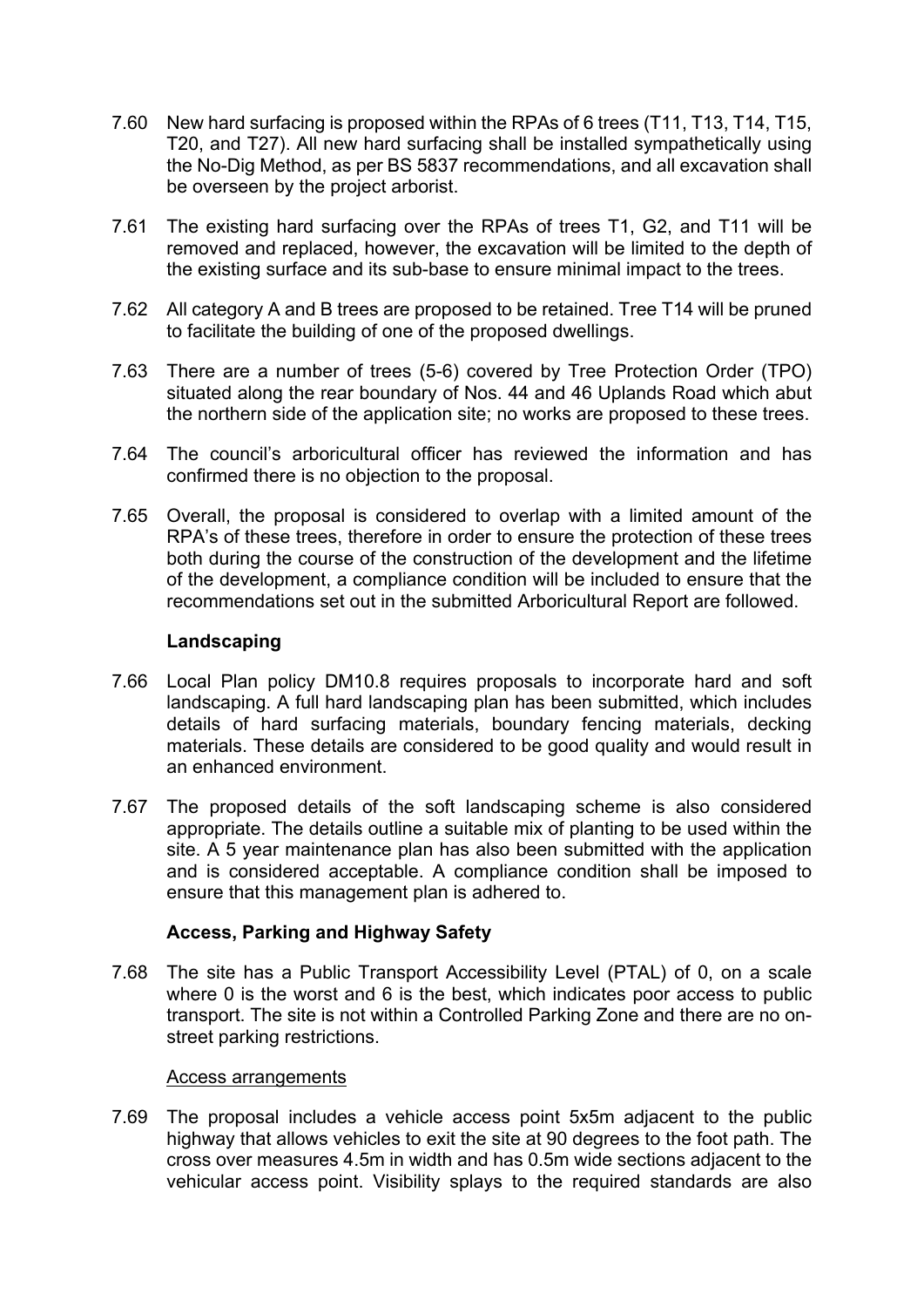outlined on the plans with a 2x25m visibility splay for vehicles. The proposal includes a separate pedestrian access to the site.

# Transport Contributions

7.70 A contribution of £13,500 will be secured via S106 agreement to contribute towards sustainable transport initiatives including on street car clubs with electric vehicle charging points (ECVPs) as well as general expansion of the EVCP network in the area in line with Local Plan policies SP8.12 and SP8.13. The funding will go towards traffic orders, signing, and lining of a potential car club bay, EVCP provision including electrics and set up costs for the car club. Funding will also be used for extension and improvements to walking and cycling routes in the area to support and encourage sustainable methods of transport.

#### Car Parking

7.71 London Plan Policy T6.1 suggests a maximum of 1.5 spaces per dwelling given the poor PTAL and the Council normally requires 1:1 parking on sites such as this. The proposal includes 18 car parking spaces integrated within the development site, so 2 spaces per home. The London Plan suggests that Boroughs should consider standards that allow for higher parking provision where there is clear evidence that this would support additional family housing. Whilst we do not have an alternative higher maximum parking provision, this is considered acceptable to serve the development of entirely family housing. As such, it is unlikely that the proposal would generate overspill parking on the local highways network which is a matter raised in representation.

# Cycle parking

- 7.72 Policy DM30 and London Plan policy T5 and Table 10.2 requires provision of a total of 18no. cycle parking spaces for residents, which are proposed within a designated cycle store within the private rear gardens, which would each have 2no. spaces. This level of cycle storage provision is considered appropriate, given the development is for 9 houses. Details of the means of enclosure will be secured by condition.
- 7.73 Visitor cycle parking is not shown on the plans; a condition is secured to ensure details of visitor cycle parking is demonstrated, in accordance with LP policy which requires 2no. spaces on the site for this provision.

#### **Conclusion**

7.74 Overall, in terms of transport matters, the proposal is considered to be acceptable, subject to conditions regarding further information required on the cycle parking storage, and a Section 106 Agreement to secure a contribution of £13,500 for sustainable transport initiatives.

# **Waste / Recycling Facilities**

7.75 Policy DM13 requires the design of refuse and recycling facilities to be treated as an integral element of the overall design.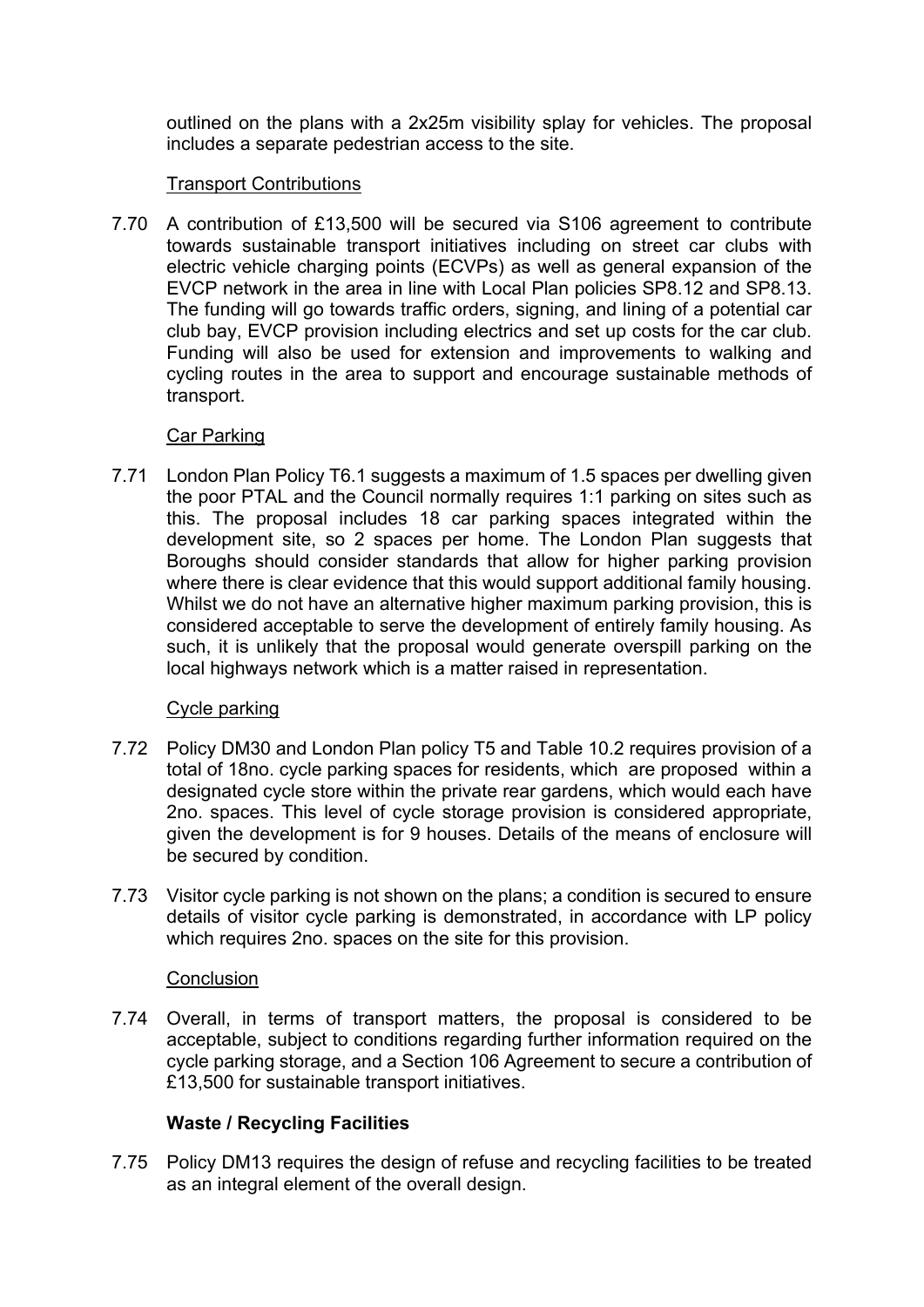- 7.76 Each dwelling will have a separate bin store to the front of their property which will house 3no. bins. It has been adequately demonstrated that waste removal services will be able to access the site, therefore, it is expected that bins will be collected from the front of each property on collection day. This arrangement is considered to be acceptable.
- 7.77 Plan no. CX13-S3-116B demonstrates the dimensions of the bin stores and the materials proposed. This is acceptable.
- 7.78 There is an allocated communal space to the south of the site (between the car parking spaces) for bulky waste. This is adequately sized and positioned for these purposes; this aspect is considered to be acceptable.

# **Flood Risk and Energy Efficiency**

Flood risk

7.79 The application site is situated in a site of low flood risk and located in flood zone 1. The site benefits from a large area of soft landscaping and permeable paving to the front. This is considered satisfactory to deal with any surface water flooding on the site.

#### Sustainable Urban Drainage Systems (SuDS)

- 7.80 The applicant has submitted a Surface Water and SuDS Assessment. Based on a desktop study of the underlying ground conditions, it is likely that infiltration of surface water runoff following redevelopment will be feasible.
- 7.81 The existing areas at the site are: existing hard standing: ~667sqm; existing permeable areas ~1425sqm. There are no watercourse in the immediate vicinity of the site and there are no known infiltration technique currently installed. As proposed, the hardstanding areas will be ~1386sqm; and the permeable areas will be ~706sqm. Through the development of the site, the increase in hardstanding areas will increase by approximately 719sqm.
- 7.82 The parking area will incorporate permeable paving which will provide capacity for surface water runoff from hardstanding areas in up to the 1 in 100 years plus 40% climate change event. Further details on this is secured via condition.

#### Energy efficiency

- 7.83 CLP policy SP6 requires development proposals to both achieve the national technical standard for energy efficiency in new homes.
- 7.84 The applicant has outlined in the Design and Access Statement that the maximum reduction to carbon emissions will be made with consideration to SuDS, water reduction, low emissivity glass and high performance window frames, condensing boilers and low energy light fittings, and maximised light penetration into buildings.
- 7.85 New homes are required to achieve a minimum of 19% CO2 reduction beyond the Building Regulations Part L, and meet a minimum water efficiency standard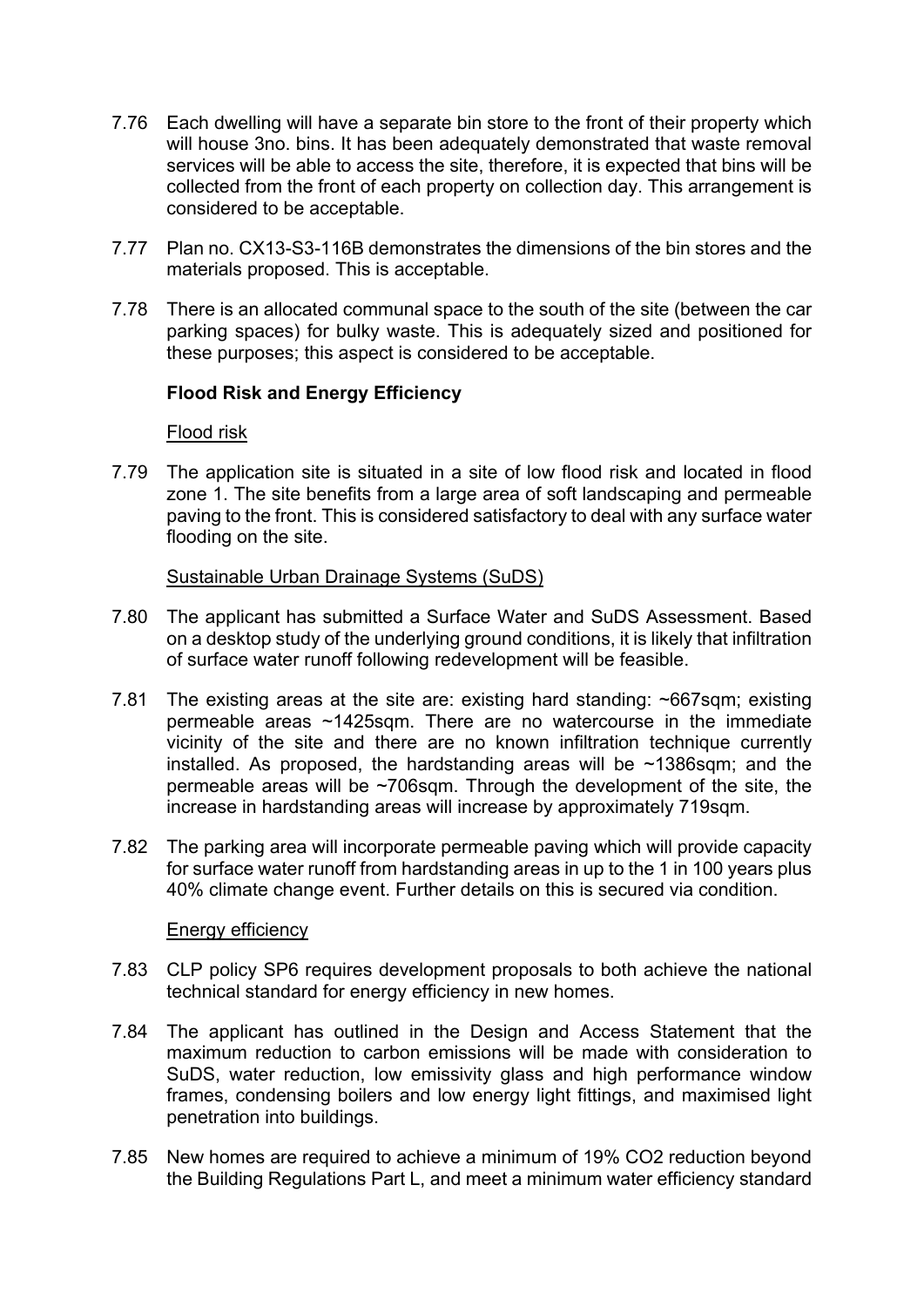of 110 litres/person/day as set out in Building Regulations Part G. These aspects are secured via condition.

# **Ecology and Biodiversity**

- 7.86 CLP Policy DM27 seeks to protect and enhance biodiversity by ensuring developments incorporate biodiversity to enhance local flora and fauna, aid pollination locally, and incorporate productive landscapes.
- 7.87 The proposal includes extensive soft landscaping throughout the site. The proposal includes planting, a diverse mix of planting should be incorporate; this will be secured via condition.
- 7.88 The applicant has submitted Preliminary Ecological Appraisal (July 2020), the Bat Emergence Survey Report (September 2020), and the Ecological Response (April 2021).
- 7.89 The ecology officers have reviewed the aforementioned documents. They have no objection to the proposal, subject to the migration measures which are outlined in the PEA and Bat Emergence Survey Report, and the biodiversity enhancements outlined in these documents are supported. It is considered that the information and recommendations set out in the PEA, the Bat Emergence Survey, and Ecological Response is acceptable and compliance with these documents will be secured via condition.
- 7.90 In addition to the above conditions, it is recommended that a construction environmental management plan is submitted to demonstrate the impact on habitats in more detail. As well as this, a Biodiversity Enhancement Strategy is required in order to enhance protected species and their habitats. A lighting design scheme is required to ensure that associated light for the development will not disturb bats in the local area. Details regarding these aspects will be secured via conditions.

# **Fire Strategy**

- 7.91 LP policy D12A states that in the interests of fire safety and to ensure the safety of all building users, all development proposals must achieve the highest standards of fire safety.
- 7.92 The applicant has submitted a Fire Strategy Statement which provides details in relation to fire safety, specifically in relation to fire appliance positioning, evacuation assembly point, safety features and access. The quantum of information supplied at this stage is considered to be acceptable and complies with policy D12 of the LP. This matter will be finalised through the Building Regulations regime and a condition is imposed.

#### **Conclusion**

7.93 The provision of 9 houses in this location is acceptable in principle. The proposed design, massing, site layout and quality of accommodation is acceptable, with good quality landscaping, shared amenity and play space proposed. Mature Category A and B trees are to be retained and a detailed soft